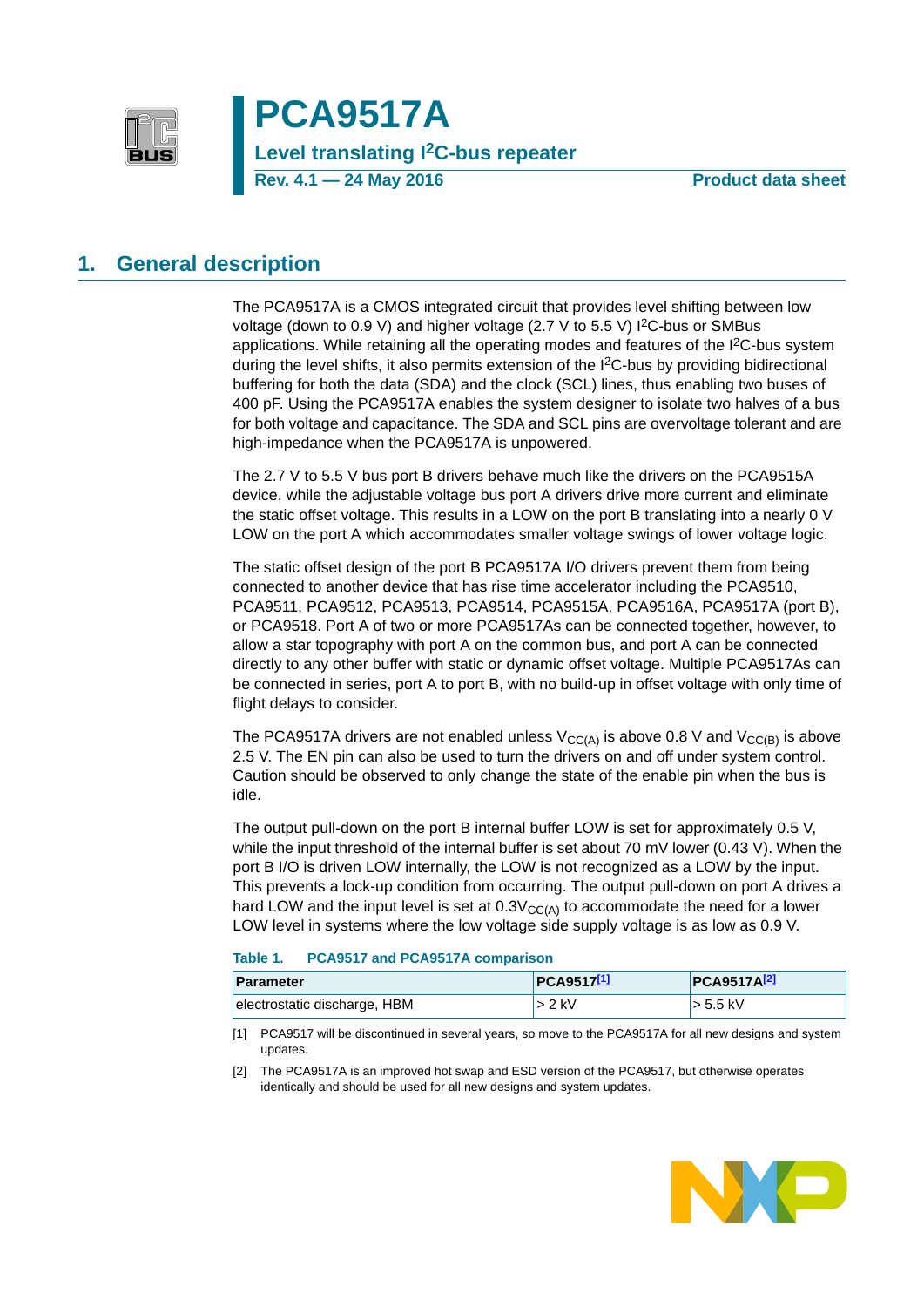#### **Level translating I2C-bus repeater**

# <span id="page-1-3"></span>**2. Features and benefits**

- 2 channel, bidirectional buffer isolates capacitance and allows 400 pF on either side of the device
- Voltage level translation from 0.9 V to 5.5 V and from 2.7 V to 5.5 V
- Footprint and functional replacement for PCA9515/15A
- I<sup>2</sup>C-bus and SMBus compatible
- Active HIGH repeater enable input
- Open-drain input/outputs
- **Lock-up free operation**
- Supports arbitration and clock stretching across the repeater
- Accommodates Standard-mode and Fast-mode  $1^2C$ -bus devices and multiple masters
- **Powered-off high-impedance**  $I^2C$ **-bus pins**
- Port A operating supply voltage range of 0.9 V to 5.5 V
- Port B operating supply voltage range of 2.7 V to 5.5 V
- $\blacksquare$  5 V tolerant I<sup>2</sup>C-bus and enable pins
- 0 Hz to 400 kHz clock frequency (the maximum system operating frequency may be less than 400 kHz because of the delays added by the repeater)
- ESD protection exceeds 5500 V HBM per JESD22-A114 and 1000 V CDM per JESD22-C101
- Latch-up testing is done to JEDEC Standard JESD78 which exceeds 100 mA
- Packages offered: SO8, TSSOP8 and HWSON8

# <span id="page-1-4"></span>**3. Ordering information**

#### <span id="page-1-1"></span>**Table 2. Ordering information**  $T_{amb} = -40$  *°C to +85 °C.*

| <b>Type number</b> | <b>Topside</b> | Package          |                                                                                                                          |                |  |  |  |
|--------------------|----------------|------------------|--------------------------------------------------------------------------------------------------------------------------|----------------|--|--|--|
|                    | mark           | <b>Name</b>      | <b>Description</b>                                                                                                       | <b>Version</b> |  |  |  |
| PCA9517AD          | <b>PA9517A</b> | SO <sub>8</sub>  | plastic small outline package; 8 leads; body width 3.9 mm                                                                | SOT96-1        |  |  |  |
| PCA9517ADP         | 9517A          | <b>TSSOP8[1]</b> | plastic thin shrink small outline package; 8 leads;<br>body width 3 mm                                                   | SOT505-1       |  |  |  |
| PCA9517ADP/DG      | 9517A          | TSSOP8[1][2]     | plastic thin shrink small outline package; 8 leads;<br>body width 3 mm                                                   | SOT505-1       |  |  |  |
| PCA9517ATP         | 17A            | HWSON8           | plastic thermal enhanced very very thin small outline<br>package; no leads; 8 terminals; body $2 \times 3 \times 0.8$ mm | SOT1069-2      |  |  |  |

<span id="page-1-0"></span>[1] Also known as MSOP8.

<span id="page-1-2"></span>[2] PCA9517ADP/DG is functionally the same (electrically and mechanically) as the PCA9517ADP, but was initially produced (e.g., "born") with Dark Green (lead-free and halogen/antimony-free) package material and is a temporary unique orderable part number for customers who desire to order and only receive Dark Green package material. The standard part PCA9517ADP will transition to Dark Green package material in 2Q'12 and then the PCA9517ADP and PCA9517ADP/DG devices will be identical. The PCA9517ADP/DG part number will be EOL after several years as customers who used this temporary part number update their BOM to the normal part number.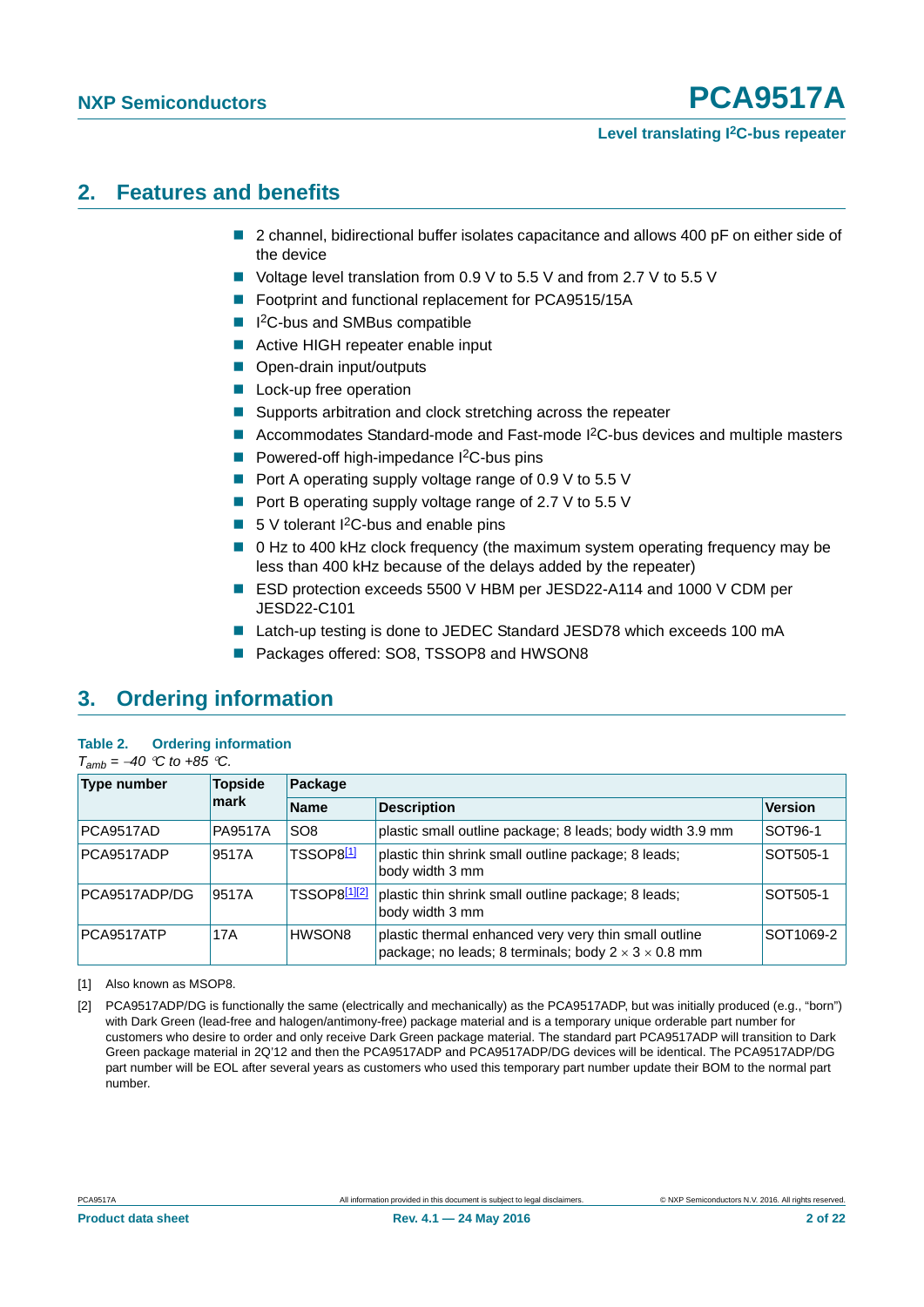#### **Level translating I2C-bus repeater**

# <span id="page-2-2"></span>**4. Functional diagram**



# <span id="page-2-4"></span><span id="page-2-3"></span>**5. Pinning information**

# <span id="page-2-0"></span>**5.1 Pinning**

<span id="page-2-1"></span>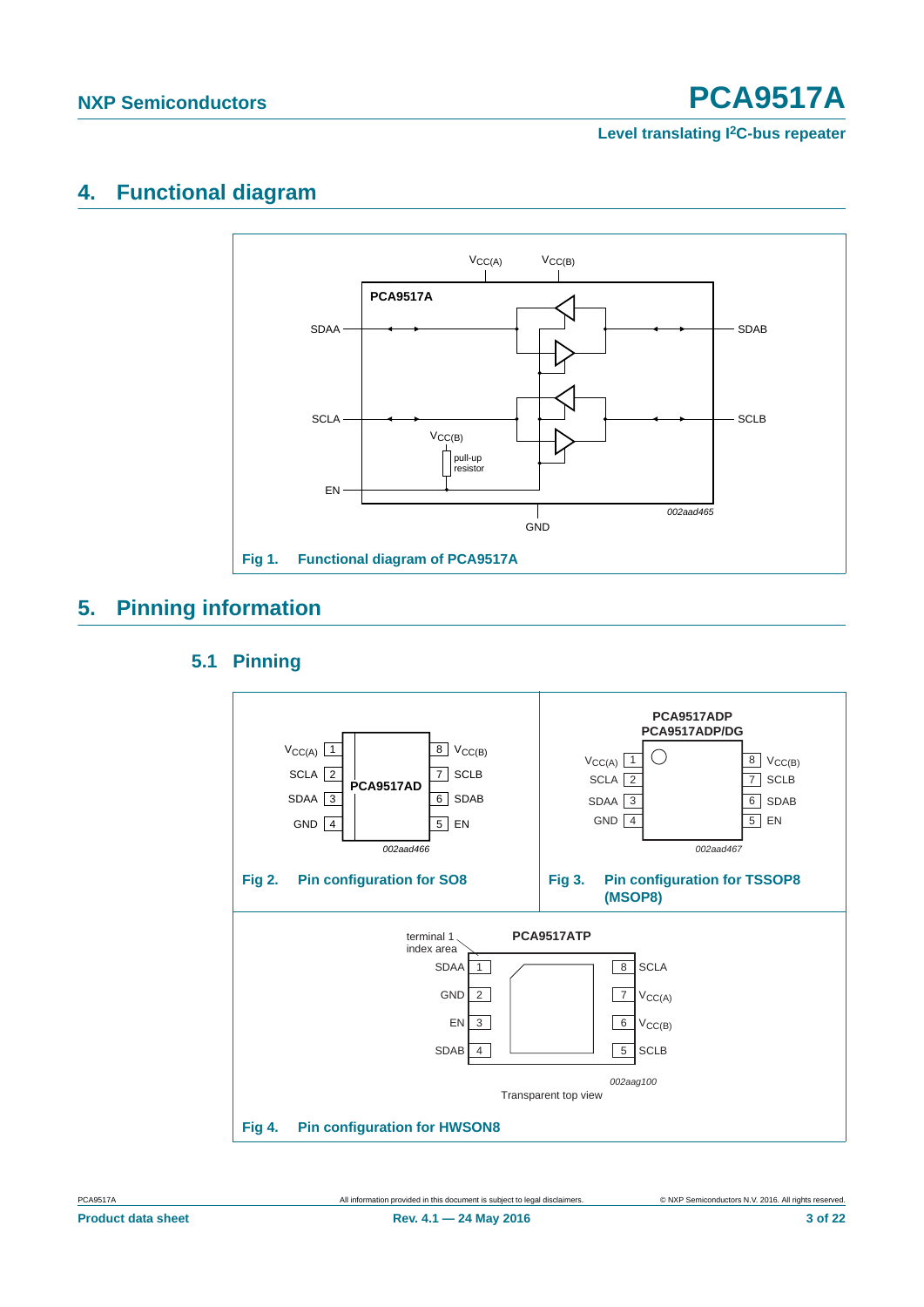#### **Level translating I2C-bus repeater**

# <span id="page-3-2"></span>**5.2 Pin description**

#### **Table 3. Pin description**

| Symbol             | Pin                   |               | <b>Description</b>                     |  |  |
|--------------------|-----------------------|---------------|----------------------------------------|--|--|
|                    | SO8.<br><b>TSSOP8</b> | <b>HWSON8</b> |                                        |  |  |
| $V_{CC(A)}$        |                       |               | port A supply voltage (0.9 V to 5.5 V) |  |  |
| <b>SCLA</b>        | 2                     | 8             | serial clock port A bus                |  |  |
| <b>SDAA</b>        | 3                     |               | serial data port A bus                 |  |  |
| <b>GND</b>         | 4                     | $2^{[1]}$     | supply ground (0 V)                    |  |  |
| EN                 | 5                     | 3             | active HIGH repeater enable input      |  |  |
| <b>SDAB</b>        | 6                     | 4             | serial data port B bus                 |  |  |
| <b>SCLB</b>        | 7                     | 5             | serial clock port B bus                |  |  |
| $V_{\text{CC}(B)}$ | 8                     | 6             | port B supply voltage (2.7 V to 5.5 V) |  |  |

<span id="page-3-0"></span>[1] HWSON8 package die supply ground is connected to both GND pin and exposed center pad. GND pin must be connected to supply ground for proper device operation. For enhanced thermal, electrical, and board level performance, the exposed pad needs to be soldered to the board using a corresponding thermal pad on the board and for proper head conduction through the board, thermal vias need to be incorporated in the printed-circuit board in the thermal pad region.

# <span id="page-3-1"></span>**6. Functional description**

#### Refer to [Figure 1 "Functional diagram of PCA9517A".](#page-2-0)

The PCA9517A enables I<sup>2</sup>C-bus or SMBus translation down to  $V_{CC(A)}$  as low as 0.9 V without degradation of system performance. The PCA9517A contains two bidirectional open-drain buffers specifically designed to support up-translation/down-translation between the low voltage (as low as 0.9 V) and a 3.3 V or 5 V I2C-bus or SMBus. All inputs and I/Os are overvoltage tolerant to 5.5 V even when the device is unpowered ( $V_{CC(B)}$ ) and/or  $V_{C C(A)} = 0$  V). The PCA9517A includes a power-up circuit that keeps the output drivers turned off until  $V_{CC(B)}$  is above 2.5 V and the  $V_{CC(A)}$  is above 0.8 V.  $V_{CC(B)}$  and  $V_{\text{CC(A)}}$  can be applied in any sequence at power-up. After power-up and with the enable (EN) HIGH, a LOW level on port A (below  $0.3V<sub>CC(A)</sub>$ ) turns the corresponding port B driver (either SDA or SCL) on and drives port B down to about 0.5 V. When port A rises above  $0.3V_{CCA}$ , the port B pull-down driver is turned off and the external pull-up resistor pulls the pin HIGH. When port B falls first and goes below 0.4 V the port A driver is turned on and port A pulls down to 0 V. The port A pull-down is not enabled unless the port B voltage goes below 0.4 V. If the port B low voltage goes below 0.4 V, the port B pull-down driver is enabled and port B will only be able to rise to 0.5 V until port A rises above  $0.3V_{\text{CCA}}$ , then port B will continue to rise being pulled up by the external pull-up resistor. The  $V_{CC(A)}$  is only used to provide the  $0.3V_{CC(A)}$  reference to the port A input comparators and for the power good detect circuit. The PCA9517A logic and all I/Os are powered by the  $V_{CC(B)}$  pin.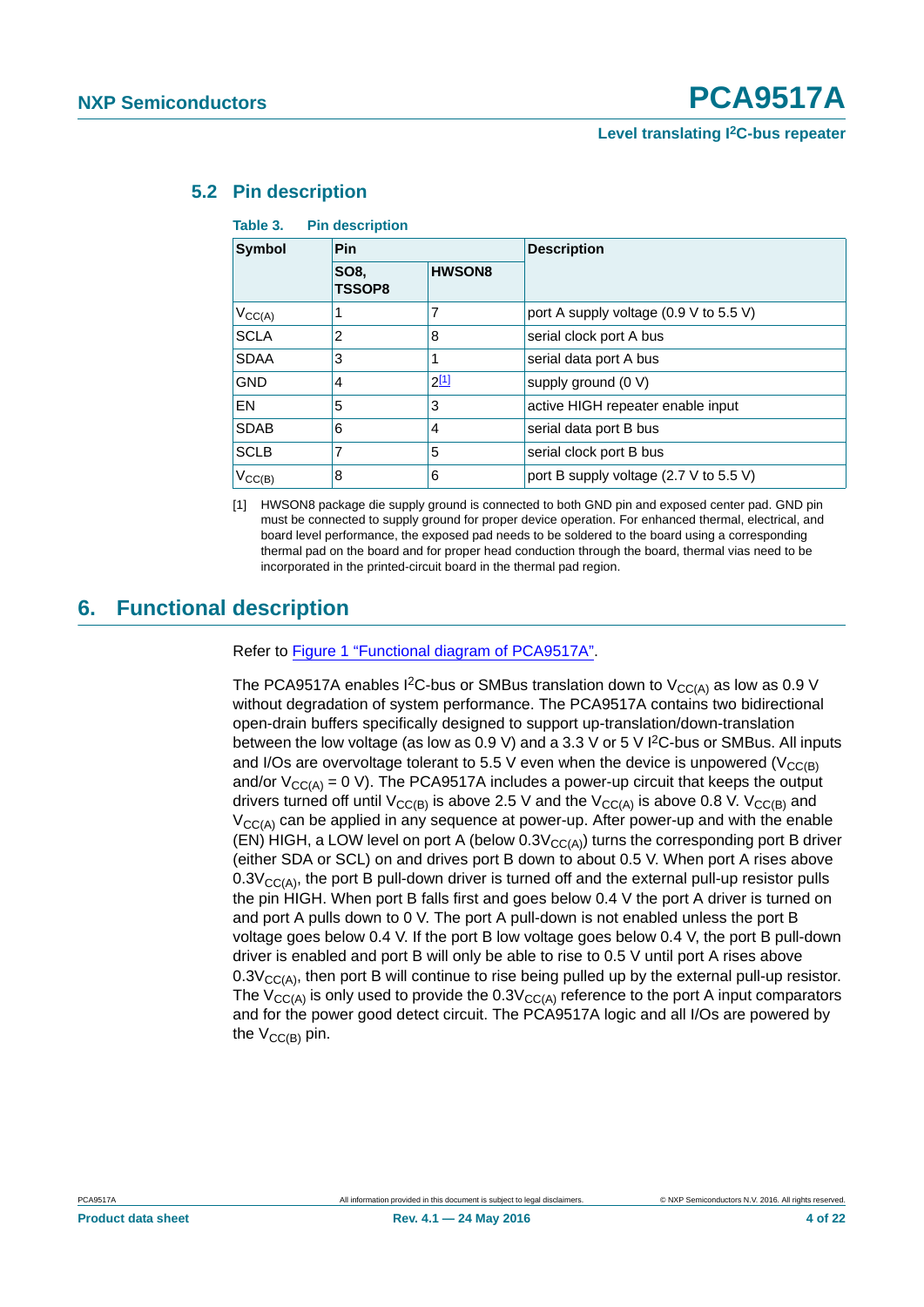## <span id="page-4-1"></span>**6.1 Enable**

The EN pin is active HIGH with an internal pull-up to  $V_{CC(B)}$  and allows the user to select when the repeater is active. This can be used to isolate a badly behaved slave on power-up until after the system power-up reset. It should never change state during an I<sup>2</sup>C-bus operation because disabling during a bus operation will hang the bus and enabling part way through a bus cycle could confuse the I<sup>2</sup>C-bus parts being enabled.

The enable pin should only change state when the global bus and the repeater port are in an idle state to prevent system failures.

# <span id="page-4-2"></span>**6.2 I2C-bus systems**

As with the standard I<sup>2</sup>C-bus system, pull-up resistors are required to provide the logic HIGH levels on the buffered bus (standard open-collector configuration of the I<sup>2</sup>C-bus). The size of these pull-up resistors depends on the system, but each side of the repeater must have a pull-up resistor. This part designed to work with Standard mode and Fast mode I<sup>2</sup>C-bus devices in addition to SMBus devices. Standard mode I<sup>2</sup>C-bus devices only specify 3 mA output drive; this limits the termination current to 3 mA in a generic I<sup>2</sup>C-bus system where Standard-mode devices and multiple masters are possible. Under certain conditions higher termination currents can be used.

Please see Application Note *AN255, I2C/SMBus Repeaters, Hubs and Expanders* for additional information on sizing resistors and precautions when using more than one PCA9517A in a system or using the PCA9517A in conjunction with other bus buffers.

# <span id="page-4-3"></span>**7. Application design-in information**

A typical application is shown in [Figure 5](#page-4-0). In this example, the system master is running on a 3.3 V  ${}^{12}$ C-bus while the slave is connected to a 1.2 V bus. Both buses run at 400 kHz. Master devices can be placed on either bus.



<span id="page-4-0"></span>The PCA9517A is 5 V tolerant, so it does not require any additional circuitry to translate between 0.9 V to 5.5 V bus voltages and 2.7 V to 5.5 V bus voltages.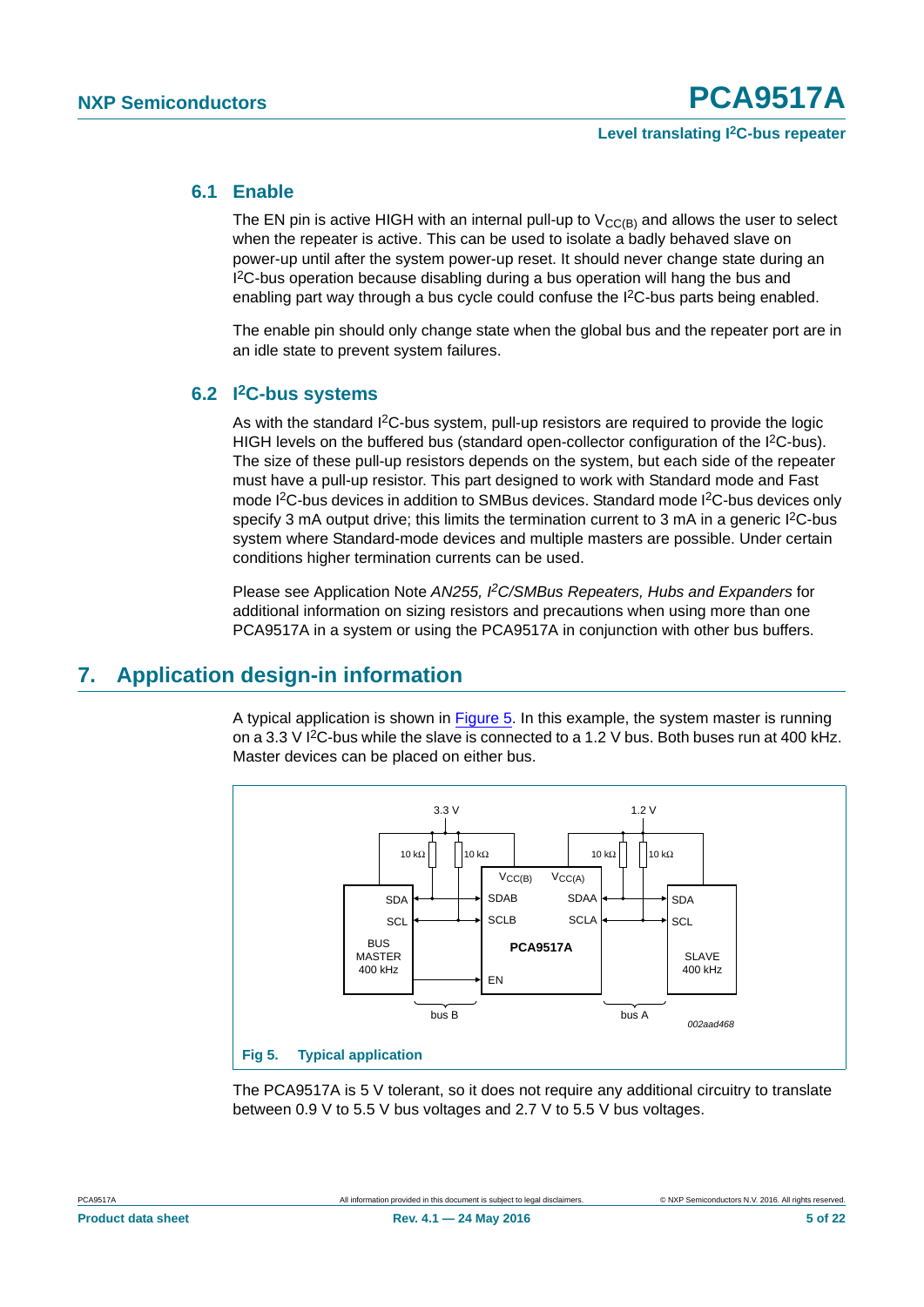#### **Level translating I2C-bus repeater**

When port A of the PCA9517A is pulled LOW by a driver on the I<sup>2</sup>C-bus, a comparator detects the falling edge when it goes below  $0.3V_{\text{CC(A)}}$  and causes the internal driver on port B to turn on, causing port B to pull down to about 0.5 V. When port B of the PCA9517A falls, first a CMOS hysteresis type input detects the falling edge and causes the internal driver on port A to turn on and pull the port A pin down to ground. In order to illustrate what would be seen in a typical application, refer to [Figure 9](#page-7-0) and [Figure 10.](#page-7-1) If the bus master in [Figure 5](#page-4-0) were to write to the slave through the PCA9517A, waveforms shown in [Figure 9](#page-7-0) would be observed on the A bus. This looks like a normal I<sup>2</sup>C-bus transmission except that the HIGH level may be as low as 0.9 V, and the turn on and turn off of the acknowledge signals are slightly delayed.

On the B bus side of the PCA9517A, the clock and data lines would have a positive offset from ground equal to the  $V_{\Omega}$  of the PCA9517A. After the eighth clock pulse, the data line will be pulled to the  $V_{\text{O}}$  of the slave device which is very close to ground in this example. At the end of the acknowledge, the level rises only to the LOW level set by the driver in the PCA9517A for a short delay while the A bus side rises above  $0.3V<sub>CC(A)</sub>$  then it continues HIGH. It is important to note that any arbitration or clock stretching events require that the LOW level on the B bus side at the input of the PCA9517A ( $V_{II}$ ) be at or below 0.4 V to be recognized by the PCA9517A and then transmitted to the A bus side.

Multiple PCA9517A port A sides can be connected in a star configuration [\(Figure 6\)](#page-6-0), allowing all nodes to communicate with each other.

Multiple PCA9517As can be connected in series ([Figure 7](#page-6-1)) as long as port A is connected to port B. I2C-bus slave devices can be connected to any of the bus segments. The number of devices that can be connected in series is limited by repeater delay/time-of-flight considerations on the maximum bus speed requirements.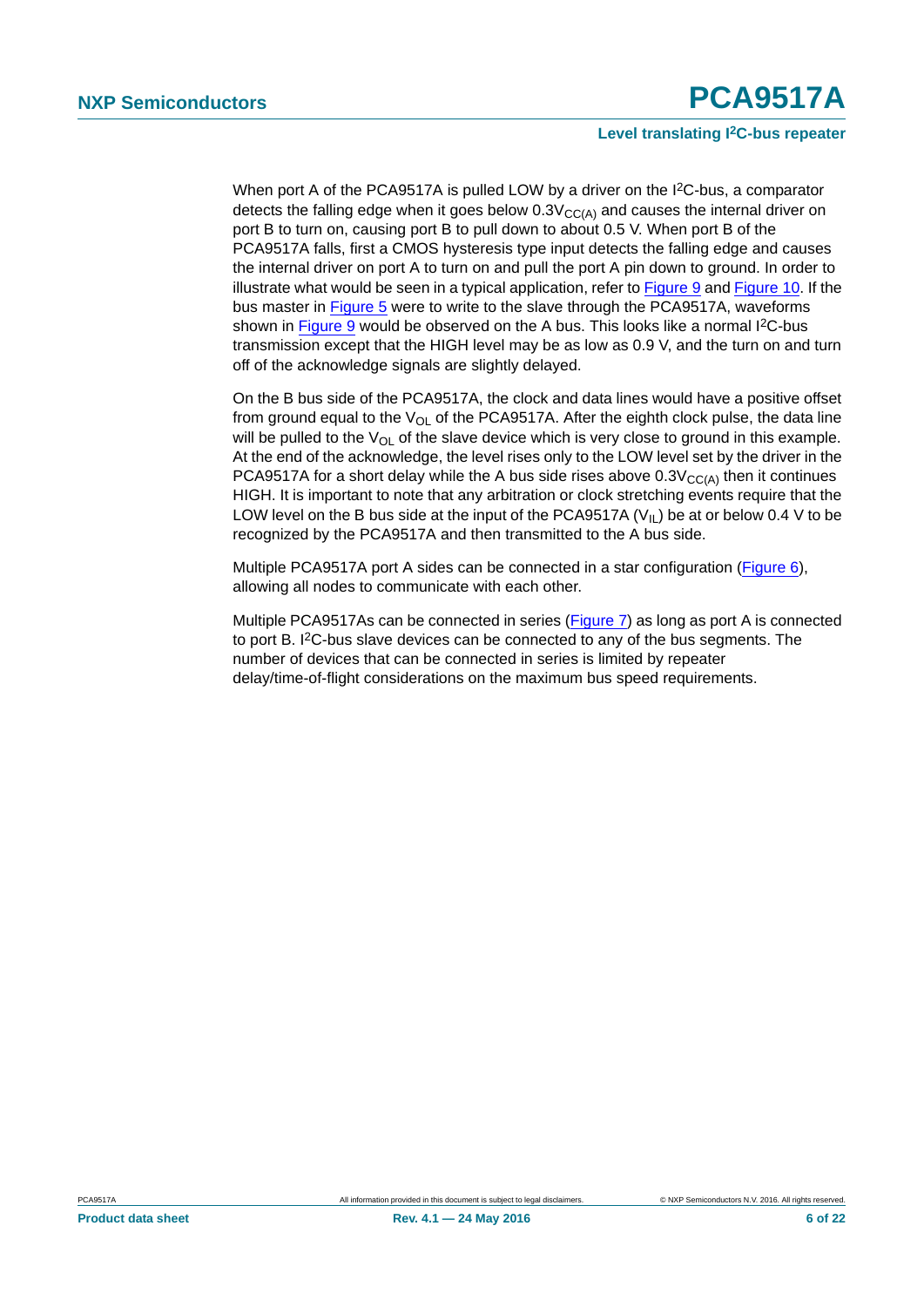## **Level translating I2C-bus repeater**



<span id="page-6-0"></span>

<span id="page-6-1"></span>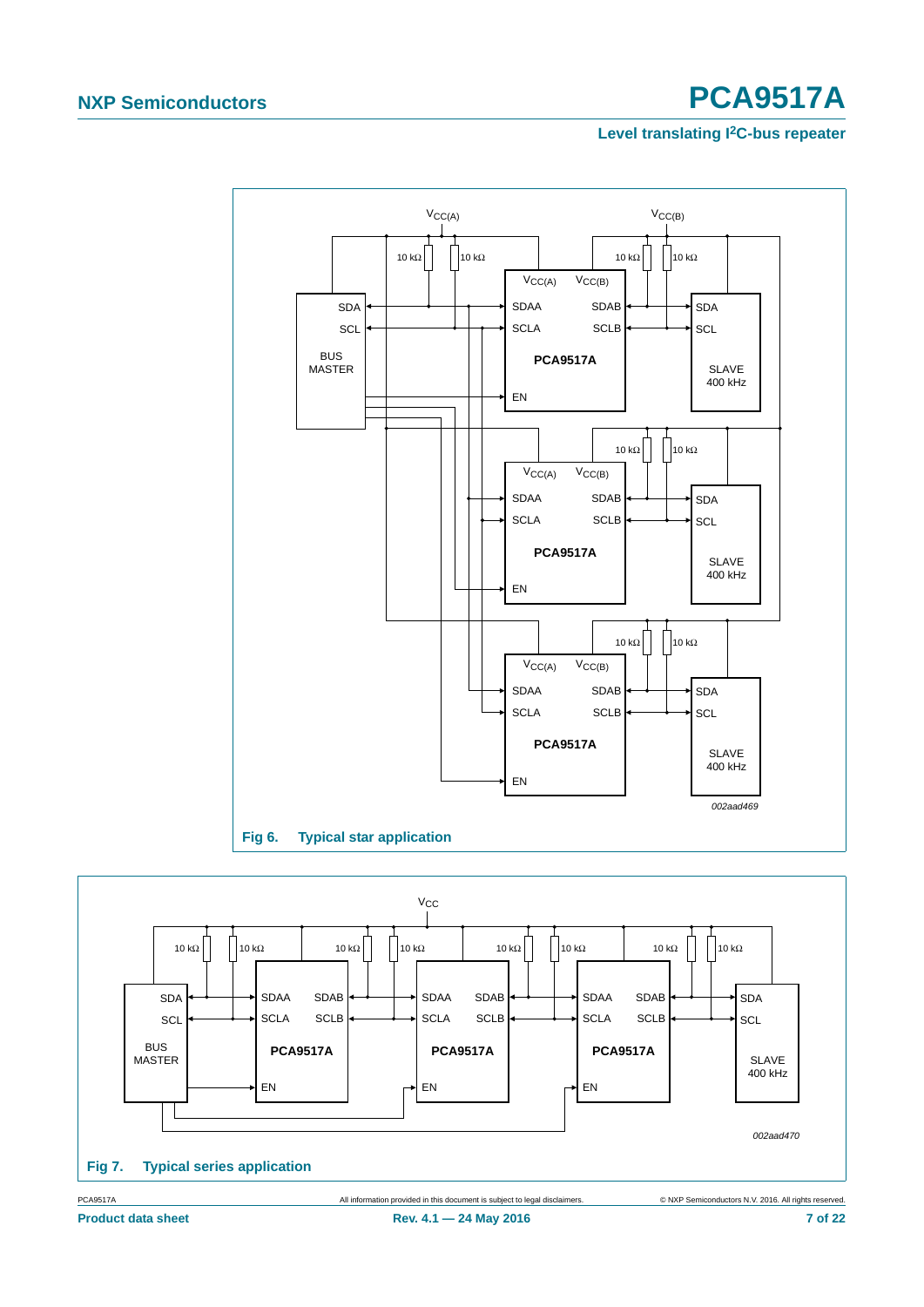## **Level translating I2C-bus repeater**



<span id="page-7-2"></span>

<span id="page-7-1"></span><span id="page-7-0"></span>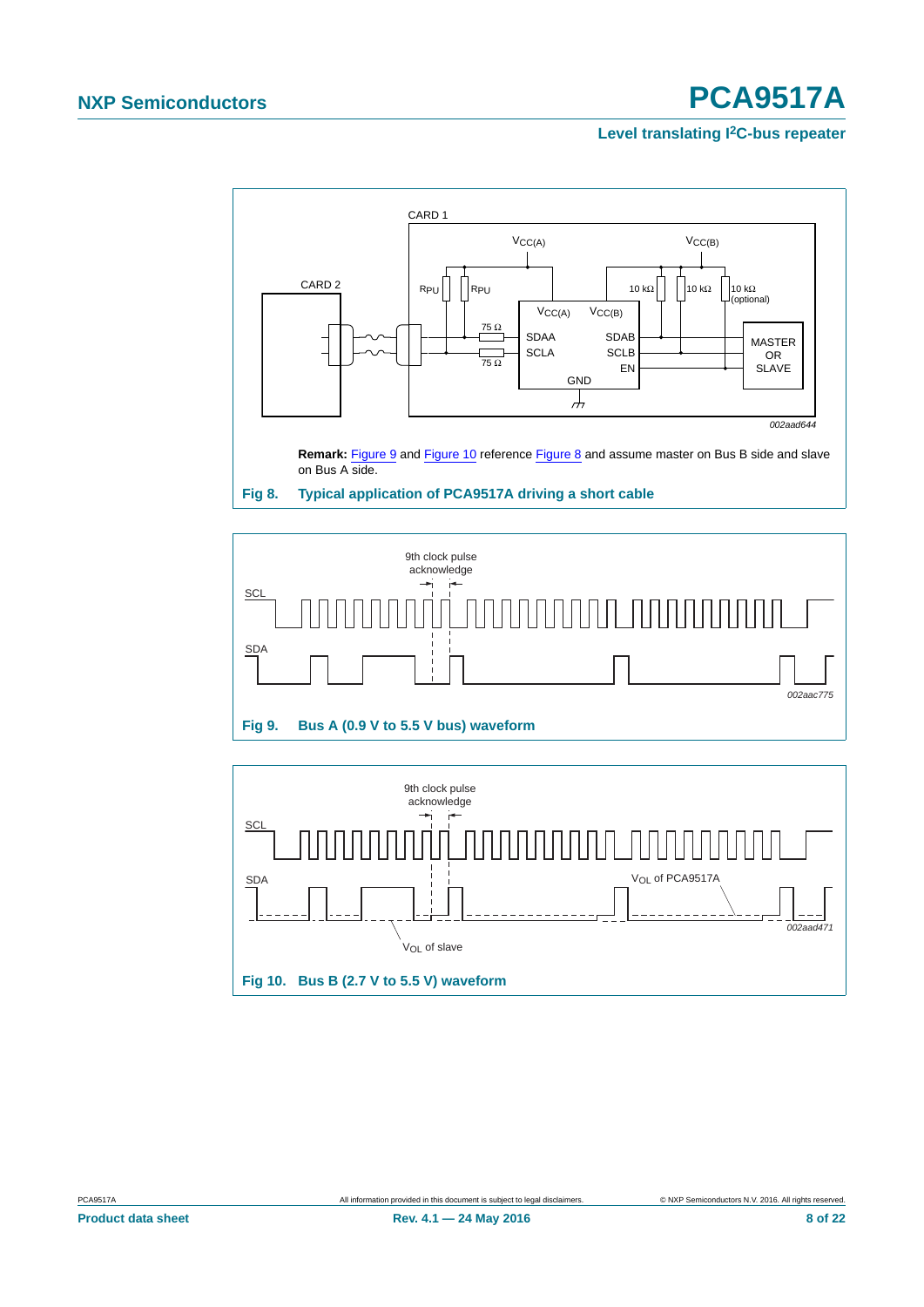**Level translating I2C-bus repeater**

# <span id="page-8-0"></span>**8. Limiting values**

#### **Table 4. Limiting values**

*In accordance with the Absolute Maximum Rating System (IEC 60134).*

| Symbol                | <b>Parameter</b>               | <b>Conditions</b>                   | Min                      | Max    | <b>Unit</b> |
|-----------------------|--------------------------------|-------------------------------------|--------------------------|--------|-------------|
| $V_{CC(B)}$           | supply voltage port B          | 2.7 V to 5.5 V                      | $-0.5$                   | $+7$   | V           |
| $V_{CC(A)}$           | supply voltage port A          | adjustable                          | $-0.5$                   | $+7$   | V           |
| V <sub>I/O</sub>      | voltage on an input/output pin | port A and port B; enable pin (EN)  | $-0.5$                   | $+7$   | V           |
| $\vert I_{\text{HO}}$ | input/output current           | port A; port B                      | $\overline{\phantom{a}}$ | 50     | mA          |
| H,                    | input current                  | EN, $V_{CC(A)}$ , $V_{CC(B)}$ , GND | $\overline{\phantom{0}}$ | 50     | mA          |
| $P_{\text{tot}}$      | total power dissipation        |                                     |                          | 100    | mW          |
| $T_{\text{stg}}$      | storage temperature            |                                     | $-55$                    | $+125$ | $^{\circ}C$ |
| $I_{amb}$             | ambient temperature            | operating in free air               | $-40$                    | $+85$  | ∣℃          |
| $T_i$                 | junction temperature           |                                     | $\overline{\phantom{0}}$ | $+125$ | ∣℃          |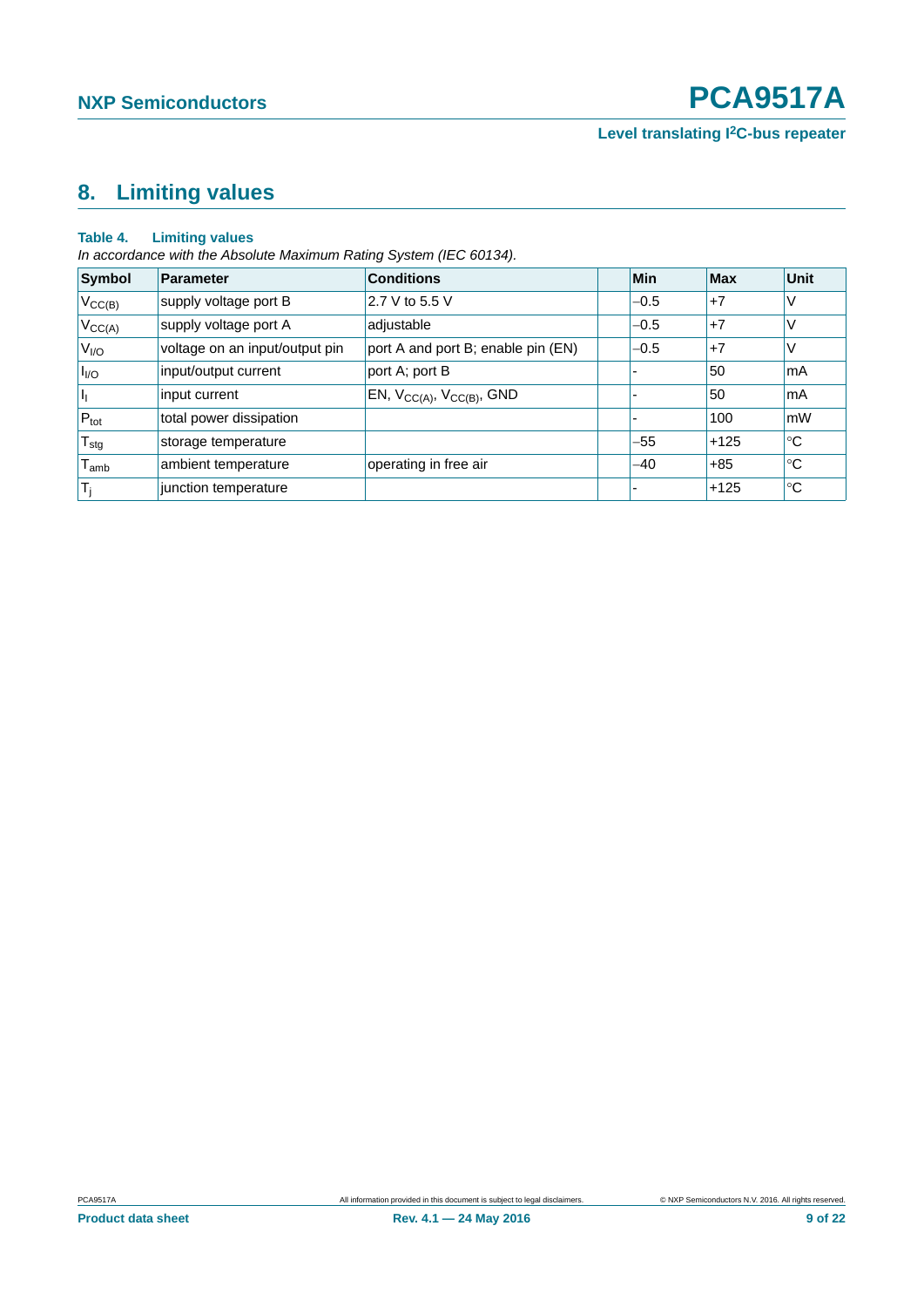# <span id="page-9-0"></span>**9. Static characteristics**

#### **Table 5. Static characteristics**

*V<sub>CC</sub>* = 2.7 *V* to 5.5 *V;* GND = 0 *V;*  $T_{amb}$  = -40 °C to +85 °C; unless otherwise specified.

| <b>Symbol</b>               | <b>Parameter</b>                                                                 | <b>Conditions</b>                                                                               |       | <b>Min</b>     | <b>Typ</b> | <b>Max</b>      | <b>Unit</b> |
|-----------------------------|----------------------------------------------------------------------------------|-------------------------------------------------------------------------------------------------|-------|----------------|------------|-----------------|-------------|
| <b>Supplies</b>             |                                                                                  |                                                                                                 |       |                |            |                 |             |
| $V_{CC(B)}$                 | supply voltage port B                                                            |                                                                                                 |       | 2.7            |            | 5.5             | V           |
| $V_{CC(A)}$                 | supply voltage port A                                                            |                                                                                                 | $[1]$ | 0.9            |            | 5.5             | V           |
| $I_{CC(VCC(A))}$            | supply current on pin V <sub>CC(A)</sub>                                         |                                                                                                 |       |                |            | 1               | mA          |
| $I_{\text{CCH}}$            | HIGH-level supply current                                                        | both channels HIGH;<br>$V_{CC}$ = 5.5 V;<br>$SDAn = SCLn = V_{CC}$                              |       |                | 1.5        | 5               | mA          |
| $I_{CCL}$                   | LOW-level supply current                                                         | both channels LOW;<br>$V_{CC} = 5.5 V;$<br>one SDA and one SCL = GND;<br>other SDA and SCL open |       |                | 1.5        | 5               | mA          |
| ICC(A)c                     | contention port A supply current                                                 | $V_{CC} = 5.5 V;$<br>$SDAn = SCLn = VCC$                                                        |       |                | 1.5        | 5               | mA          |
|                             | Input and output SDAB and SCLB                                                   |                                                                                                 |       |                |            |                 |             |
| V <sub>IH</sub>             | HIGH-level input voltage                                                         |                                                                                                 |       | $0.7V_{CC(B)}$ |            | 5.5             | $\vee$      |
| $V_{IL}$                    | LOW-level input voltage                                                          |                                                                                                 | $[2]$ | $-0.5$         |            | $+0.3V_{CC(B)}$ | V           |
| $\mathsf{V}_{\mathsf{ILC}}$ | contention LOW-level input<br>voltage                                            |                                                                                                 |       | $-0.5$         | 0.4        |                 | V           |
| $V_{IK}$                    | input clamping voltage                                                           | $I_1 = -18$ mA                                                                                  |       | $\overline{a}$ | L.         | $-1.2$          | $\vee$      |
| $I_{LI}$                    | input leakage current                                                            | $V_1 = 3.6 V$                                                                                   |       | L,             | ÷,         | ±1              | μA          |
| $I_{IL}$                    | LOW-level input current                                                          | SDA, SCL; $V_1 = 0.2 V$                                                                         |       |                |            | 10              | μA          |
| $V_{OL}$                    | LOW-level output voltage                                                         | $I_{OL}$ = 100 µA or 6 mA                                                                       |       | 0.47           | 0.52       | 0.6             | V           |
| $V_{OL} - V_{ILC}$          | difference between LOW-level<br>output and LOW-level input<br>voltage contention | guaranteed by design                                                                            |       |                |            | 70              | mV          |
| <b>ILOH</b>                 | HIGH-level output leakage<br>current                                             | $V_{O} = 3.6 V$                                                                                 |       | ä,             |            | 10              | μA          |
| $C_{i0}$                    | input/output capacitance                                                         | $V_1 = 3$ V or 0 V; $V_{CC} = 3.3$ V                                                            |       | $\overline{a}$ | 6          | 7               | pF          |
|                             |                                                                                  | $V_1 = 3$ V or 0 V; $V_{CC} = 0$ V                                                              |       | Ĭ.             | 6          | 7               | pF          |
|                             | Input and output SDAA and SCLA                                                   |                                                                                                 |       |                |            |                 |             |
| $V_{\text{IH}}$             | HIGH-level input voltage                                                         |                                                                                                 |       | $0.7V_{CC(A)}$ |            | 5.5             | V           |
| $\mathsf{V}_{\mathsf{IL}}$  | LOW-level input voltage                                                          |                                                                                                 | $[3]$ | $-0.5$         |            | $+0.3VCC(A)$    | V           |
| <b>V<sub>IK</sub></b>       | input clamping voltage                                                           | $I_1 = -18$ mA                                                                                  |       |                |            | $-1.2$          | V           |
| $I_{LI}$                    | input leakage current                                                            | $V_1 = 3.6 V$                                                                                   |       |                |            | ±1              | μA          |
| I <sub>IL</sub>             | LOW-level input current                                                          | SDA, SCL; $V_1 = 0.2 V$                                                                         |       |                |            | 10              | μA          |
| $V_{OL}$                    | LOW-level output voltage                                                         | $I_{OL} = 6 \text{ mA}$                                                                         |       |                | 0.1        | 0.2             | V           |
| $I_{LOH}$                   | HIGH-level output leakage<br>current                                             | $V_0 = 3.6 V$                                                                                   |       |                |            | 10              | μA          |
| $C_{i0}$                    | input/output capacitance                                                         | $V_1 = 3$ V or 0 V; $V_{CC} = 3.3$ V                                                            |       | $\blacksquare$ | 6          | $\overline{7}$  | pF          |
|                             |                                                                                  | $V_1 = 3$ V or 0 V; $V_{CC} = 0$ V                                                              |       |                | 6          | 7               | pF          |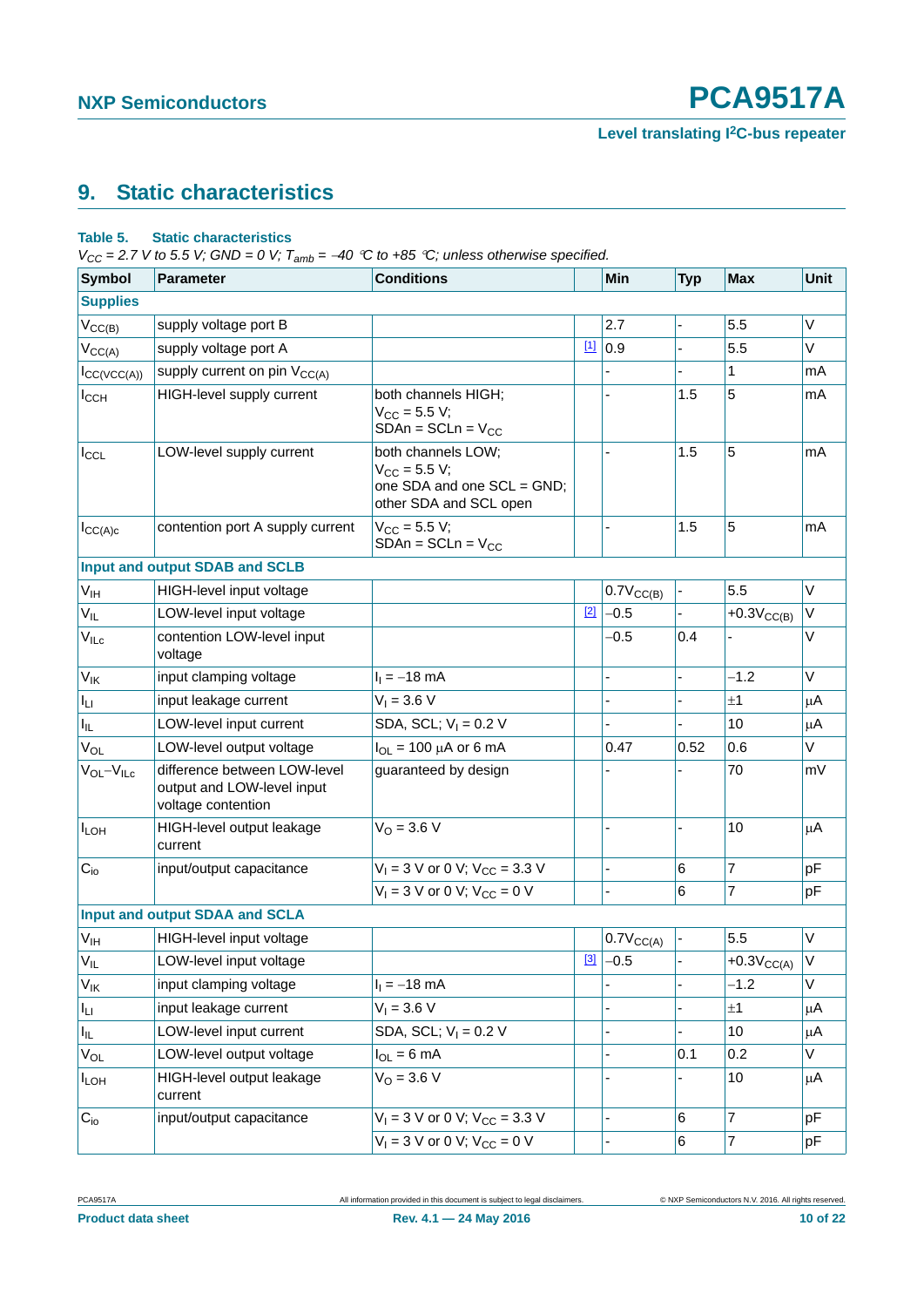#### **Level translating I2C-bus repeater**

| Symbol            | Parameter                            | <b>Conditions</b>                   | Min                   | <b>Typ</b> | <b>Max</b>             | <b>Unit</b> |
|-------------------|--------------------------------------|-------------------------------------|-----------------------|------------|------------------------|-------------|
| <b>Enable</b>     |                                      |                                     |                       |            |                        |             |
| ∣ V <sub>IL</sub> | LOW-level input voltage              |                                     | $-0.5$                |            | $+0.3V_{\text{CC(B)}}$ |             |
| V <sub>IH</sub>   | HIGH-level input voltage             |                                     | $0.7V_{\text{CC(B)}}$ |            | 5.5                    |             |
| $I_{IL(EN)}$      | LOW-level input current on<br>pin EN | $V_1 = 0.2$ V, EN; $V_{CC} = 3.6$ V |                       | $-10$      | $-30$                  | $\mu$ A     |
| Īы                | input leakage current                |                                     | —1                    |            | $+1$                   | μA          |
| $ C_i $           | input capacitance                    | $V_1 = 3.0 V$ or 0 V                |                       | 6          |                        | pF          |

#### **Table 5. Static characteristics** *…continued*

 $V_{CC}$  = 2.7 V to 5.5 V; GND = 0 V;  $T_{amb}$  = -40 °C to +85 °C; unless otherwise specified.

<span id="page-10-0"></span>[1] LOW-level supply voltage.

<span id="page-10-1"></span>[2]  $V_{IL}$  specification is for the first LOW level seen by the SDAB/SCLB lines.  $V_{ILc}$  is for the second and subsequent LOW levels seen by the SDAB/SCLB lines.

<span id="page-10-2"></span>[3]  $V_{IL}$  for port A with envelope noise must be below  $0.3V_{CC(A)}$  for stable performance.

# <span id="page-10-10"></span>**10. Dynamic characteristics**

#### **Table 6. Dynamic characteristics**

 $V_{CC}$  = 2.7 V to 5.5 V; GND = 0 V;  $T_{amb}$  = -40 °C to +85 °C; unless otherwise specified.<sup>[\[1\]](#page-10-3)[\[2\]](#page-10-4)</sup>

| <b>Symbol</b>    | <b>Parameter</b>                   | <b>Conditions</b>              |             | <b>Min</b> | <sup> </sup> Typ <mark>[3]</mark> | <b>Max</b> | Unit |
|------------------|------------------------------------|--------------------------------|-------------|------------|-----------------------------------|------------|------|
| t <sub>PLH</sub> | LOW to HIGH propagation delay      | port B to port A; Figure 13    | $[4]$       | 100        | 170                               | 250        | ns   |
| t <sub>PHL</sub> | HIGH to LOW propagation delay      | port B to port A; Figure 11    |             |            |                                   |            |      |
|                  |                                    | $V_{CC(A)} \leq 2.7 V$         | [5]         | 30         | 80                                | 110        | ns   |
|                  |                                    | $V_{CC(A)} \geq 3$ V           |             | 10         | 66                                | 300        | ns   |
| $t_{\text{TLH}}$ | LOW to HIGH output transition time | port A; Figure 11              |             | 10         | 20                                | 30         | ns   |
| <sup>t</sup> THL | HIGH to LOW output transition time | port A; Figure 11              |             |            |                                   |            |      |
|                  |                                    | $V_{CC(A)} \leq 2.7 V$         | [5]         |            | 77                                | 105        | ns   |
|                  |                                    | $V_{CC(A)} \geq 3$ V           |             | 20         | 70                                | 175        | ns   |
| t <sub>PLH</sub> | LOW to HIGH propagation delay      | port A to port B; Figure 12    | [6]         | 25         | 53                                | 110        | ns   |
| t <sub>PHL</sub> | HIGH to LOW propagation delay      | port A to port B; Figure 12    | [6]         | 60         | 79                                | 230        | ns   |
| <sup>t</sup> TLH | LOW to HIGH output transition time | port B; Figure 12              |             | 120        | 140                               | 170        | ns   |
| <sup>t</sup> THL | HIGH to LOW output transition time | port B; Figure 12              |             | 30         | 48                                | 90         | ns   |
| $ t_{\rm su} $   | set-up time                        | EN HIGH before START condition | $\boxed{7}$ | 100        |                                   |            | ns   |
| $ t_h $          | hold time                          | EN HIGH after STOP condition   | $\boxed{7}$ | 100        |                                   |            | ns   |

<span id="page-10-3"></span>[1] Times are specified with loads of 1.35 k $\Omega$  pull-up resistance and 57 pF load capacitance on port B, and 167  $\Omega$  pull-up resistance and 57 pF load capacitance on port A. Different load resistance and capacitance will alter the RC time constant, thereby changing the propagation delay and transition times.

<span id="page-10-4"></span>[2] Pull-up voltages are  $V_{CC(A)}$  on port A and  $V_{CC(B)}$  on port B.

- <span id="page-10-5"></span>[3] Typical values were measured with  $V_{CC(A)} = 3.3$  V at T<sub>amb</sub> = 25 °C, unless otherwise noted.
- <span id="page-10-6"></span>[4] The t<sub>PLH</sub> delay data from port B to port A is measured at 0.5 V on port B to 0.5V<sub>CC(A)</sub> on port A when V<sub>CC(A)</sub> is less than 2 V, and 1.5 V on port A if  $V_{CC(A)}$  is greater than 2 V.
- <span id="page-10-7"></span>[5] Typical value measured with  $V_{CC(A)} = 2.7$  V at T<sub>amb</sub> = 25 °C.

<span id="page-10-8"></span>[6] The proportional delay data from port A to port B is measured at  $0.3V_{CC(A)}$  on port A to 1.5 V on port B.

<span id="page-10-9"></span>[7] The enable pin, EN, should only change state when the global bus and the repeater port are in an idle state.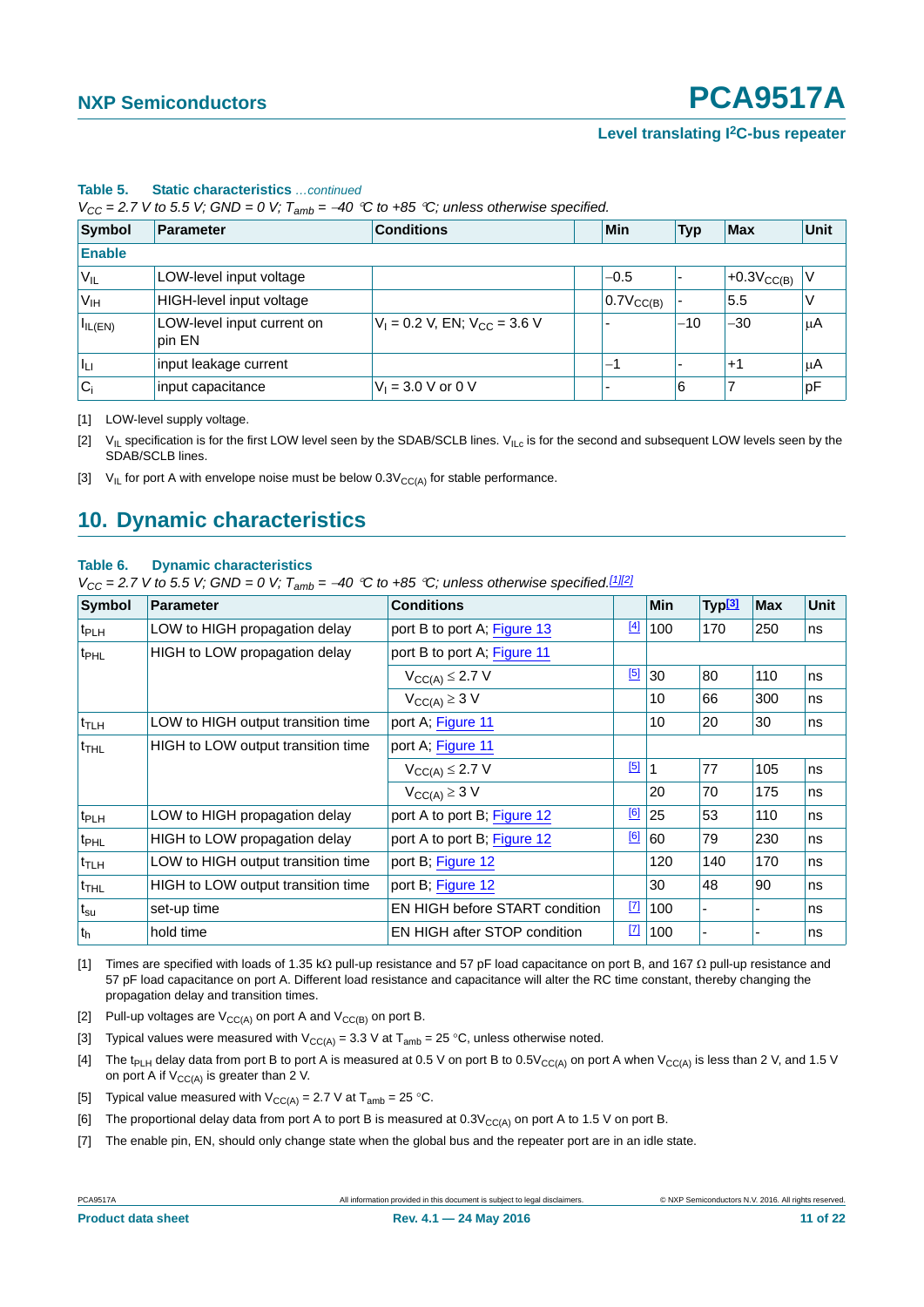<span id="page-11-2"></span>**Level translating I2C-bus repeater**

# **10.1 AC waveforms**

<span id="page-11-3"></span><span id="page-11-1"></span>

# <span id="page-11-4"></span><span id="page-11-0"></span>**11. Test information**

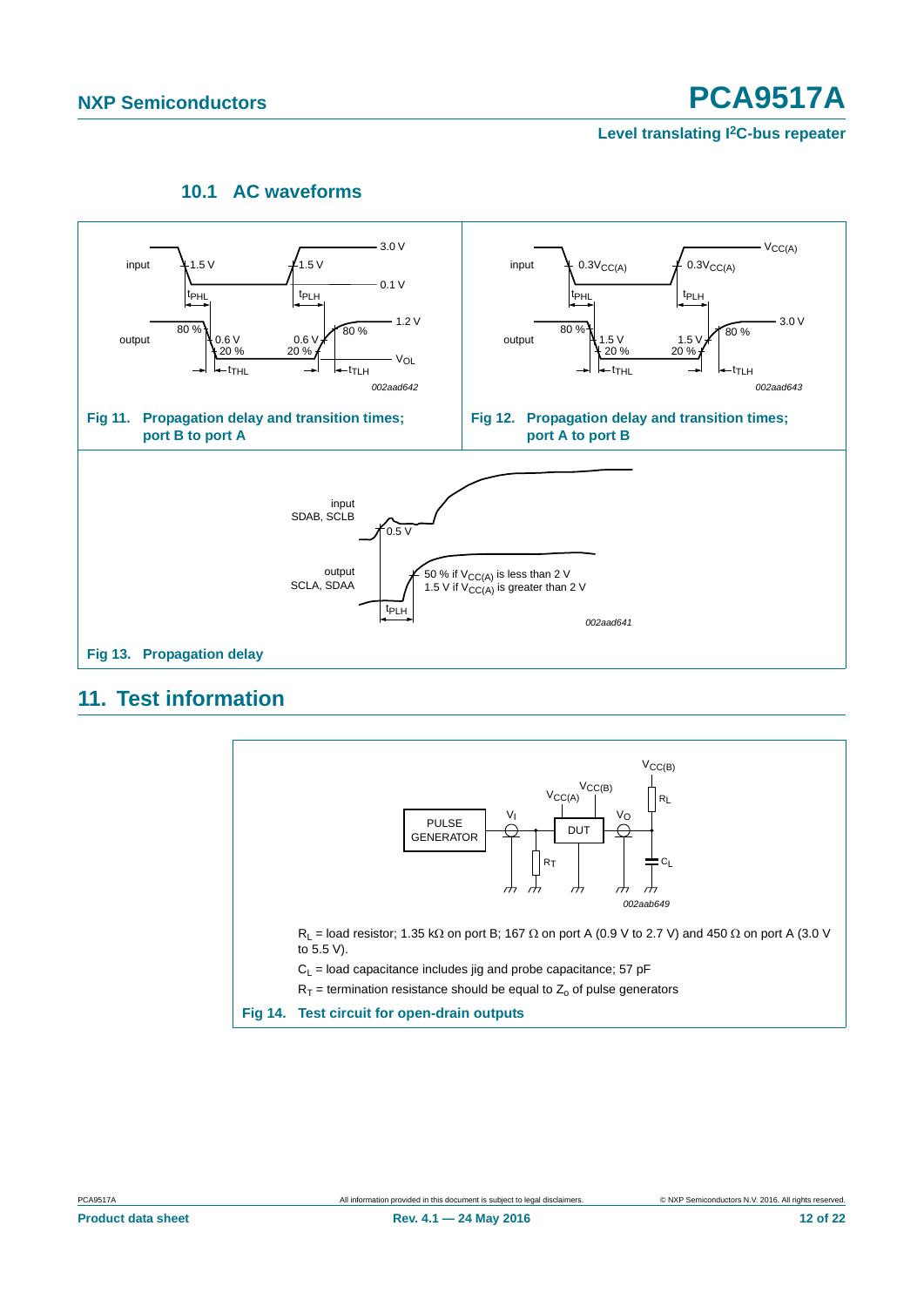**Level translating I2C-bus repeater**

# <span id="page-12-0"></span>**12. Package outline**



# PCA9517A All information provided in this document is subject to legal disclaimers. © NXP Semiconductors N.V. 2016. All rights reserved.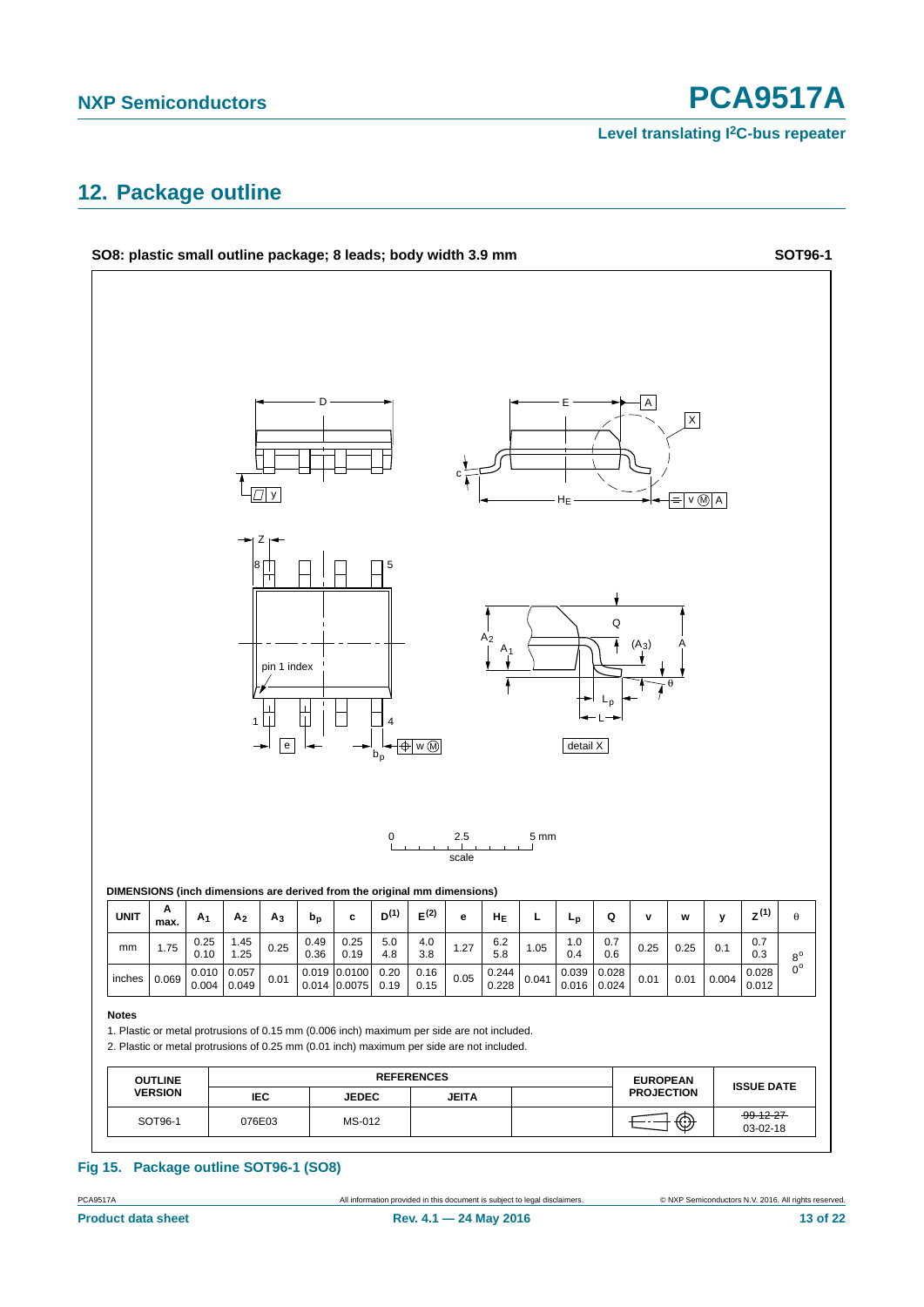**Level translating I2C-bus repeater**



| Fig 16. Package outline SOT505-1 (TSSOP8) |
|-------------------------------------------|
|                                           |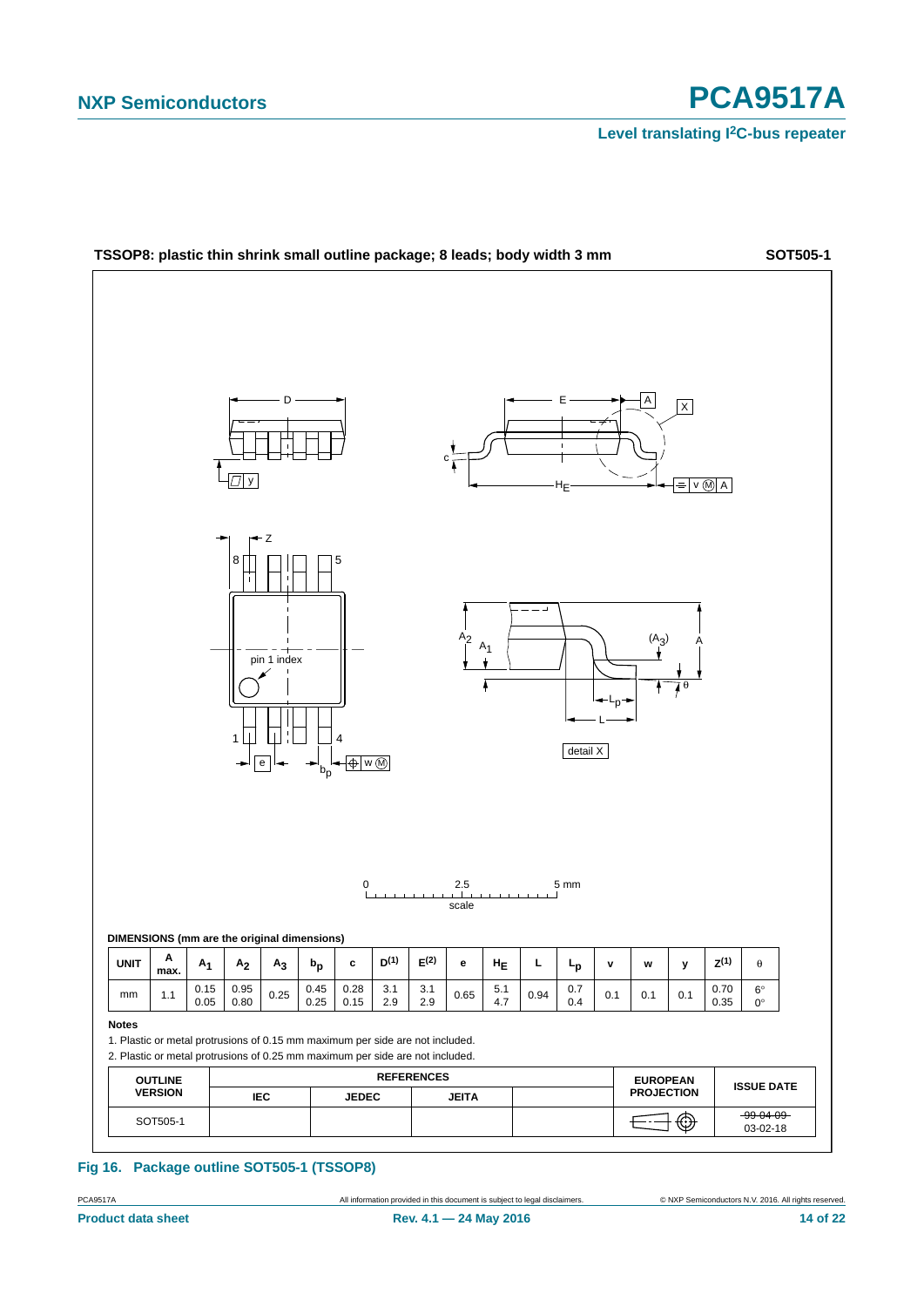**Level translating I2C-bus repeater**



**HWSON8: plastic thermal enhanced very very thin small outline package; no leads;**

## **Fig 17. Package outline SOT1069-2 (HWSON8)**

PCA9517A All information provided in this document is subject to legal disclaimers. © NXP Semiconductors N.V. 2016. All rights reserved.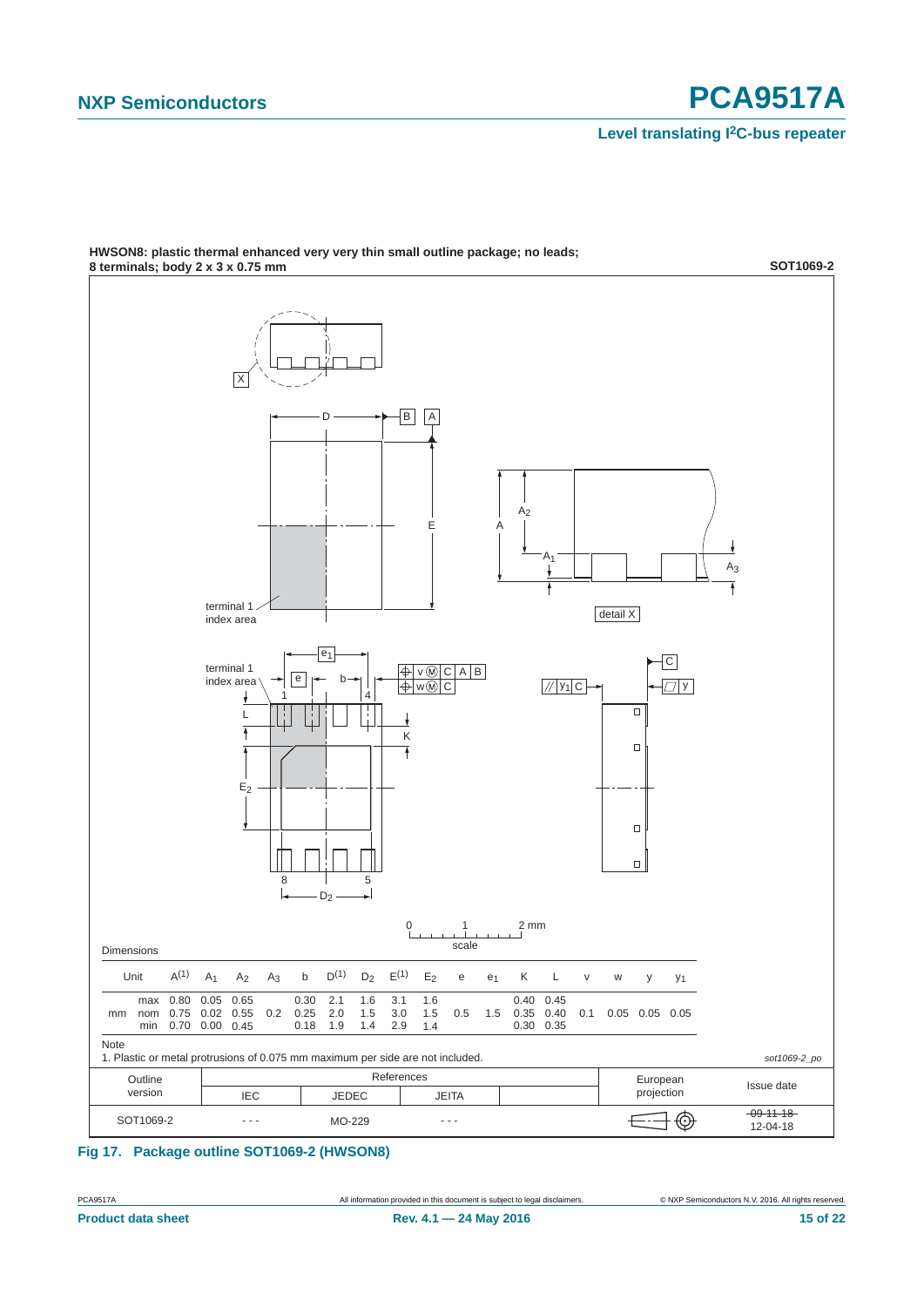# <span id="page-15-0"></span>**13. Soldering of SMD packages**

This text provides a very brief insight into a complex technology. A more in-depth account of soldering ICs can be found in Application Note *AN10365 "Surface mount reflow soldering description"*.

## <span id="page-15-1"></span>**13.1 Introduction to soldering**

Soldering is one of the most common methods through which packages are attached to Printed Circuit Boards (PCBs), to form electrical circuits. The soldered joint provides both the mechanical and the electrical connection. There is no single soldering method that is ideal for all IC packages. Wave soldering is often preferred when through-hole and Surface Mount Devices (SMDs) are mixed on one printed wiring board; however, it is not suitable for fine pitch SMDs. Reflow soldering is ideal for the small pitches and high densities that come with increased miniaturization.

# <span id="page-15-2"></span>**13.2 Wave and reflow soldering**

Wave soldering is a joining technology in which the joints are made by solder coming from a standing wave of liquid solder. The wave soldering process is suitable for the following:

- **•** Through-hole components
- **•** Leaded or leadless SMDs, which are glued to the surface of the printed circuit board

Not all SMDs can be wave soldered. Packages with solder balls, and some leadless packages which have solder lands underneath the body, cannot be wave soldered. Also, leaded SMDs with leads having a pitch smaller than ~0.6 mm cannot be wave soldered, due to an increased probability of bridging.

The reflow soldering process involves applying solder paste to a board, followed by component placement and exposure to a temperature profile. Leaded packages, packages with solder balls, and leadless packages are all reflow solderable.

Key characteristics in both wave and reflow soldering are:

- **•** Board specifications, including the board finish, solder masks and vias
- **•** Package footprints, including solder thieves and orientation
- **•** The moisture sensitivity level of the packages
- **•** Package placement
- **•** Inspection and repair
- **•** Lead-free soldering versus SnPb soldering

## <span id="page-15-3"></span>**13.3 Wave soldering**

Key characteristics in wave soldering are:

- **•** Process issues, such as application of adhesive and flux, clinching of leads, board transport, the solder wave parameters, and the time during which components are exposed to the wave
- **•** Solder bath specifications, including temperature and impurities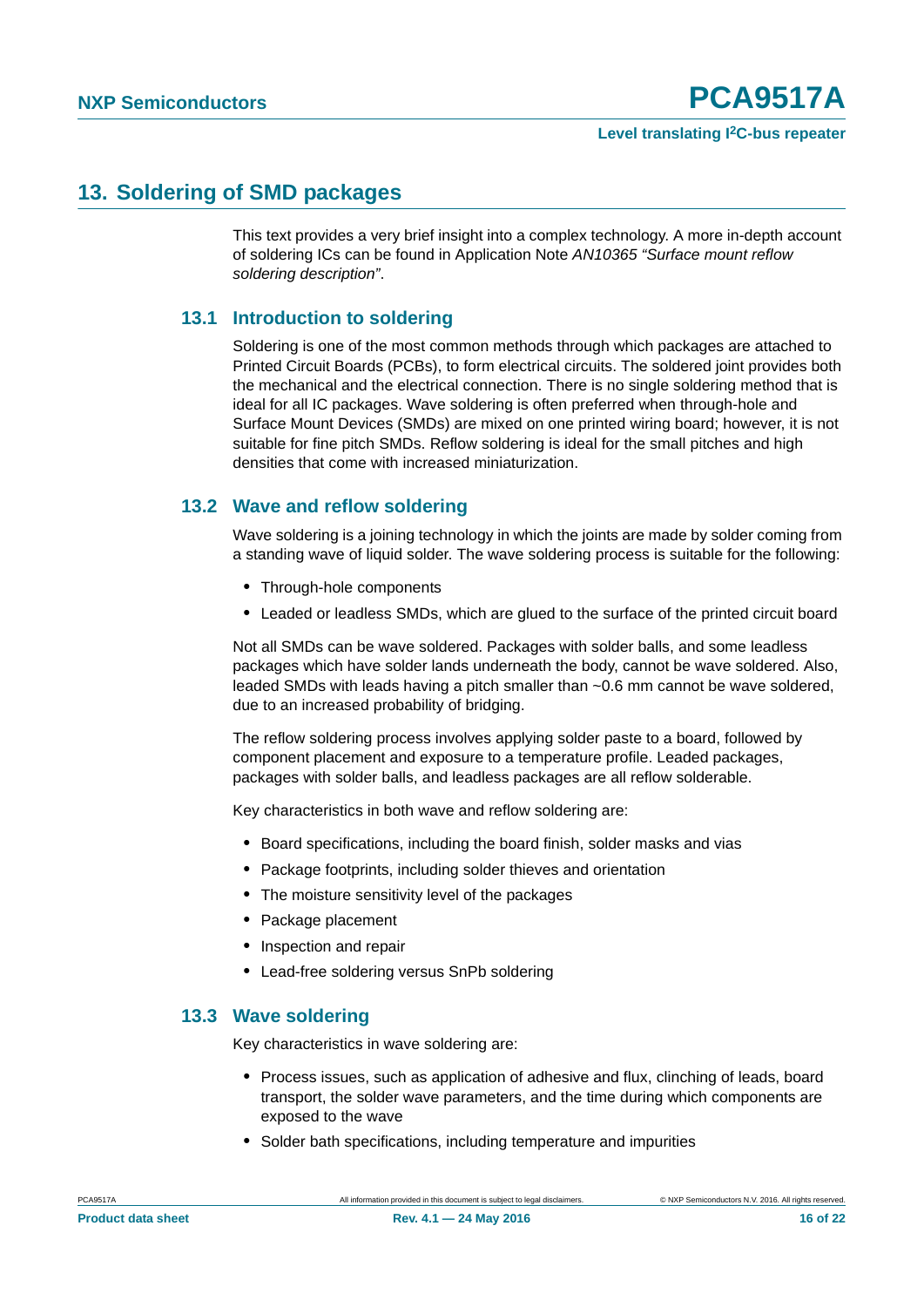## <span id="page-16-2"></span>**13.4 Reflow soldering**

Key characteristics in reflow soldering are:

- **•** Lead-free versus SnPb soldering; note that a lead-free reflow process usually leads to higher minimum peak temperatures (see [Figure 18\)](#page-17-0) than a SnPb process, thus reducing the process window
- **•** Solder paste printing issues including smearing, release, and adjusting the process window for a mix of large and small components on one board
- **•** Reflow temperature profile; this profile includes preheat, reflow (in which the board is heated to the peak temperature) and cooling down. It is imperative that the peak temperature is high enough for the solder to make reliable solder joints (a solder paste characteristic). In addition, the peak temperature must be low enough that the packages and/or boards are not damaged. The peak temperature of the package depends on package thickness and volume and is classified in accordance with [Table 7](#page-16-0) and [8](#page-16-1)

#### <span id="page-16-0"></span>**Table 7. SnPb eutectic process (from J-STD-020D)**

| Package thickness (mm) | Package reflow temperature (°C) |            |  |
|------------------------|---------------------------------|------------|--|
|                        | Volume (mm <sup>3</sup> )       |            |  |
|                        | < 350                           | $\geq 350$ |  |
| < 2.5                  | 235                             | 220        |  |
| $\geq 2.5$             | 220                             | 220        |  |

#### <span id="page-16-1"></span>**Table 8. Lead-free process (from J-STD-020D)**

| Package thickness (mm) | Package reflow temperature (°C) |     |     |  |  |
|------------------------|---------------------------------|-----|-----|--|--|
|                        | Volume (mm <sup>3</sup> )       |     |     |  |  |
|                        | < 350<br>350 to 2000<br>> 2000  |     |     |  |  |
| < 1.6                  | 260                             | 260 | 260 |  |  |
| 1.6 to 2.5             | 260                             | 250 | 245 |  |  |
| > 2.5                  | 250                             | 245 | 245 |  |  |

Moisture sensitivity precautions, as indicated on the packing, must be respected at all times.

Studies have shown that small packages reach higher temperatures during reflow soldering, see [Figure 18](#page-17-0).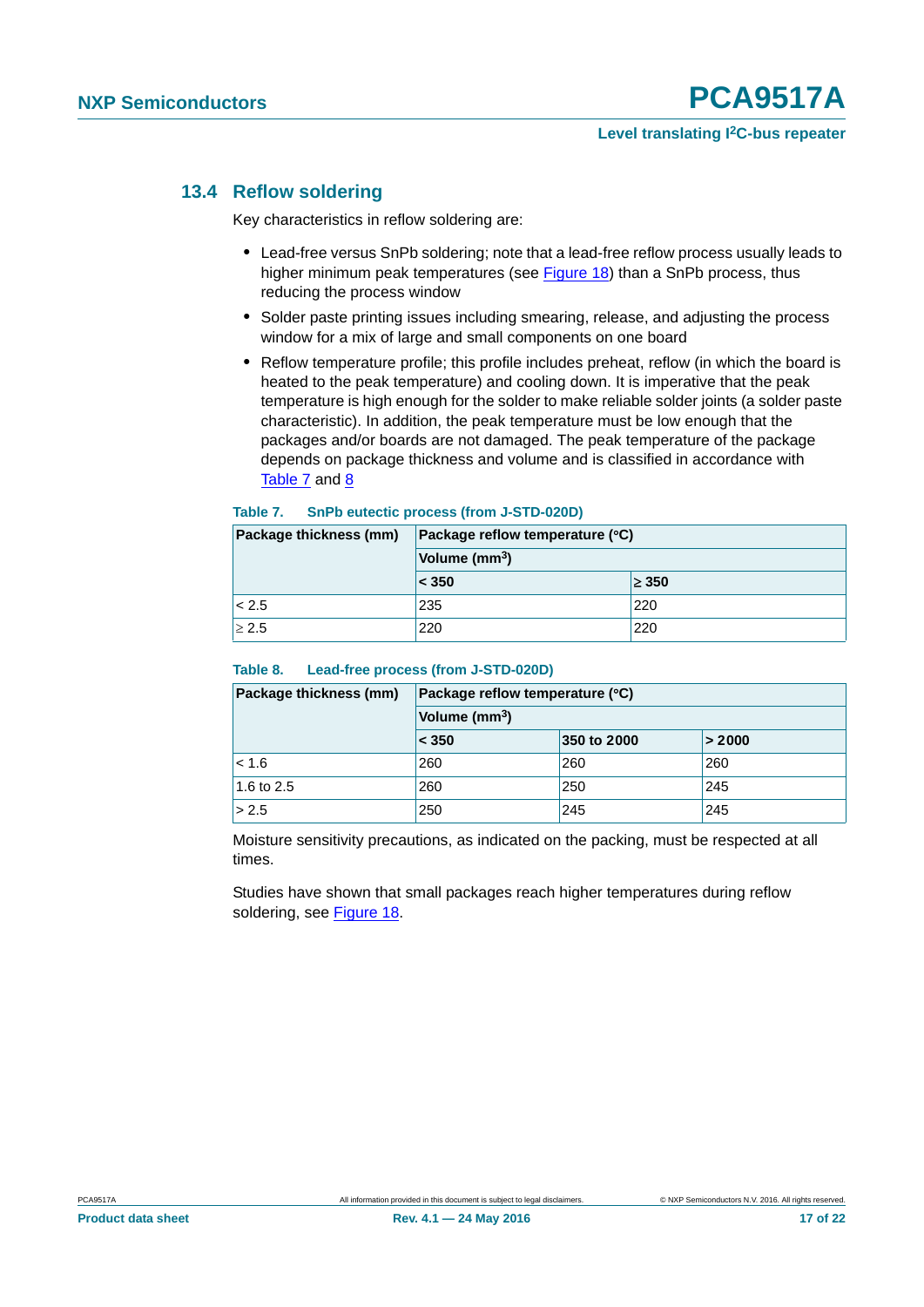#### **Level translating I2C-bus repeater**



<span id="page-17-0"></span>For further information on temperature profiles, refer to Application Note *AN10365 "Surface mount reflow soldering description"*.

# <span id="page-17-1"></span>**14. Abbreviations**

| Table 9.     | <b>Abbreviations</b>                    |
|--------------|-----------------------------------------|
| Acronym      | <b>Description</b>                      |
| <b>BOM</b>   | <b>Bill Of Materials</b>                |
| <b>CDM</b>   | Charged-Device Model                    |
| <b>CMOS</b>  | Complementary Metal-Oxide Semiconductor |
| <b>EOL</b>   | End Of Life                             |
| <b>ESD</b>   | ElectroStatic Discharge                 |
| <b>HBM</b>   | Human Body Model                        |
| $12C$ -bus   | Inter Integrated Circuit bus            |
| 1/O          | Input/Output                            |
| <b>RC</b>    | <b>Resistor-Capacitor network</b>       |
| <b>SMBus</b> | System Management Bus                   |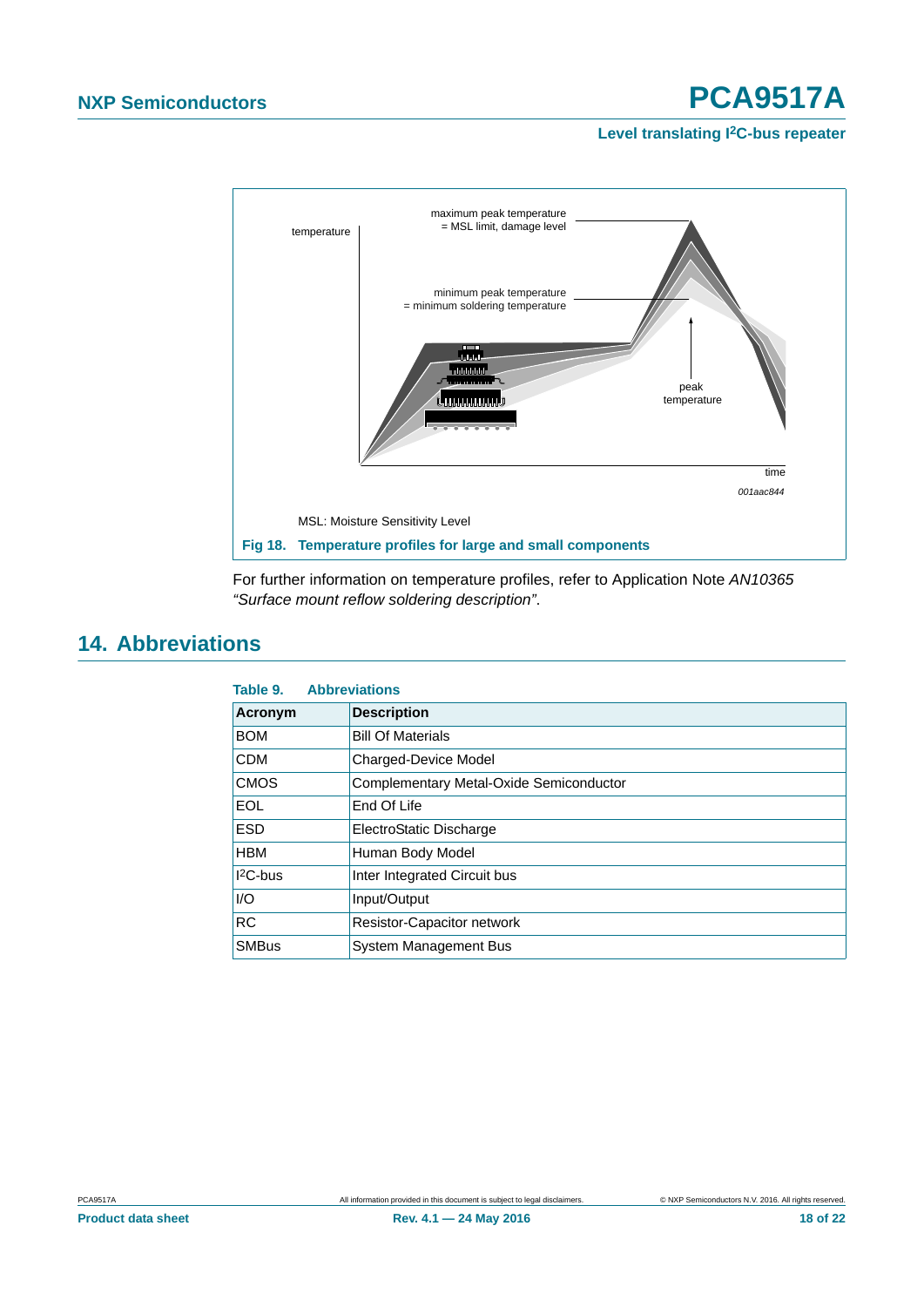# <span id="page-18-0"></span>**15. Revision history**

| <b>Document ID</b> | Release date                                                                                                                                                                                                                                                                                                                                                | Data sheet status                                                                                                                                                                                                                                                                                                   | <b>Change notice</b> | <b>Supersedes</b> |  |  |  |
|--------------------|-------------------------------------------------------------------------------------------------------------------------------------------------------------------------------------------------------------------------------------------------------------------------------------------------------------------------------------------------------------|---------------------------------------------------------------------------------------------------------------------------------------------------------------------------------------------------------------------------------------------------------------------------------------------------------------------|----------------------|-------------------|--|--|--|
| PCA9517A v.4.1     | 20160524                                                                                                                                                                                                                                                                                                                                                    | Product data sheet                                                                                                                                                                                                                                                                                                  |                      | PCA9517A v.4      |  |  |  |
| Modifications:     |                                                                                                                                                                                                                                                                                                                                                             | Corrected the text in Section 6 "Functional description" on page 4: "When port B falls first and goes<br>below $0.3V_{\text{CC(B)}}$ " to "When port B falls first and goes below 0.4 V"; "The port B pull-down" to "The<br>port A pull-down"; removed sentence "If the port B low voltage does not go below 0.5 V" |                      |                   |  |  |  |
| PCA9517A v.4       | 20120509                                                                                                                                                                                                                                                                                                                                                    | Product data sheet                                                                                                                                                                                                                                                                                                  |                      | PCA9517A v.3      |  |  |  |
| Modifications:     | Table 1 "PCA9517 and PCA9517A comparison".<br>Table note [1] is rewritten<br>$\qquad \qquad \blacksquare$<br>Table note [2] is rewritten<br>Table 2 "Ordering information"<br>- Added type number PCA9517ADP/DG<br>Added Table note [2]<br>$\qquad \qquad \blacksquare$<br>Figure 3 "Pin configuration for TSSOP8 (MSOP8)": added type number PCA9517ADP/DG |                                                                                                                                                                                                                                                                                                                     |                      |                   |  |  |  |
| PCA9517A v.3       | 20120229                                                                                                                                                                                                                                                                                                                                                    | Product data sheet                                                                                                                                                                                                                                                                                                  |                      | PCA9517A v.2      |  |  |  |
| PCA9517A v.2       | 20080505                                                                                                                                                                                                                                                                                                                                                    | Product data sheet                                                                                                                                                                                                                                                                                                  |                      | PCA9517A v.1      |  |  |  |
| PCA9517A v.1       | 20080222                                                                                                                                                                                                                                                                                                                                                    | Product data sheet                                                                                                                                                                                                                                                                                                  |                      |                   |  |  |  |

## **Table 10. Revision history**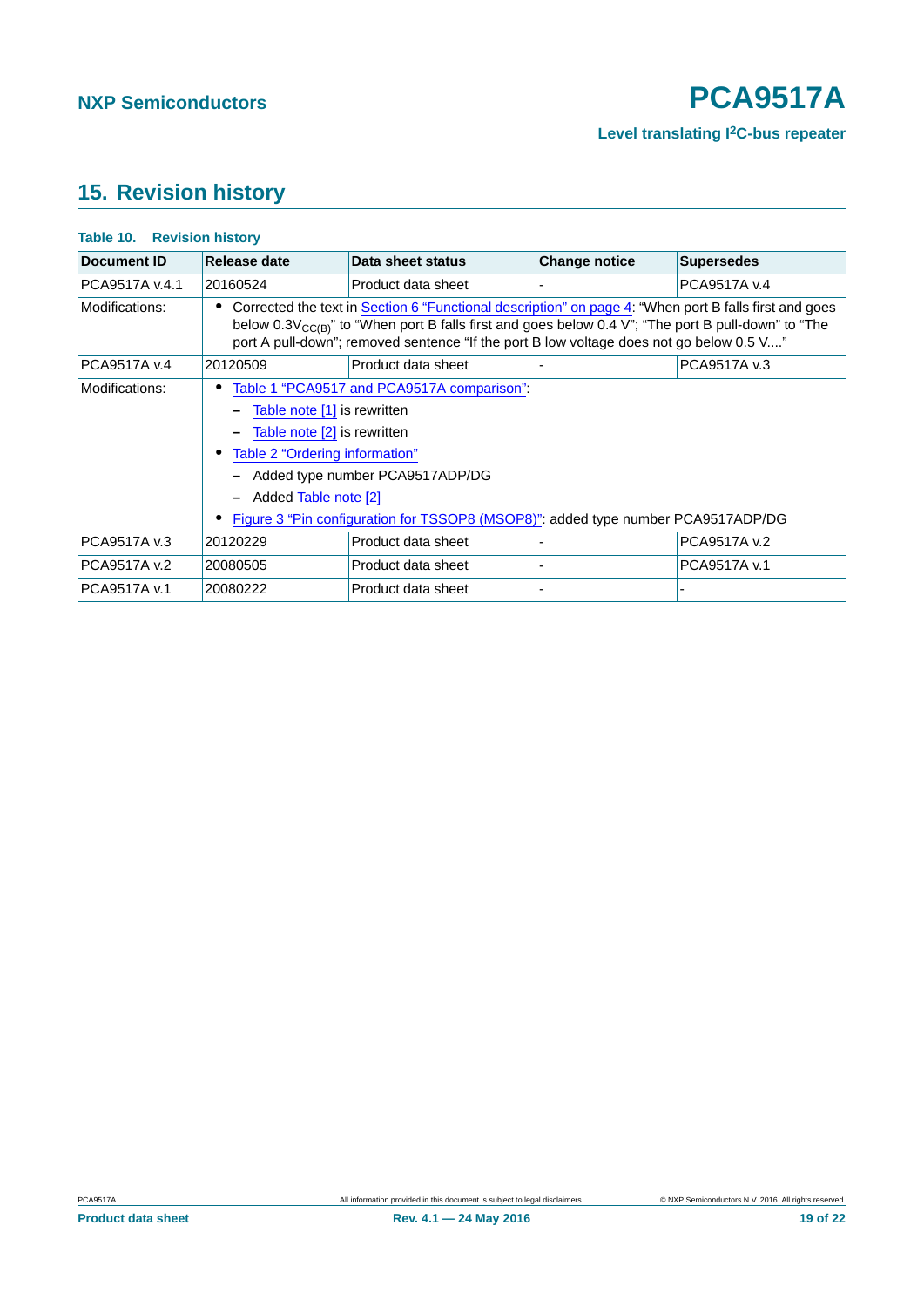# <span id="page-19-3"></span>**16. Legal information**

## <span id="page-19-4"></span>**16.1 Data sheet status**

| Document status[1][2]          | <b>Product status</b> <sup>[3]</sup> | <b>Definition</b>                                                                     |
|--------------------------------|--------------------------------------|---------------------------------------------------------------------------------------|
| Objective [short] data sheet   | Development                          | This document contains data from the objective specification for product development. |
| Preliminary [short] data sheet | Qualification                        | This document contains data from the preliminary specification.                       |
| Product [short] data sheet     | Production                           | This document contains the product specification.                                     |

<span id="page-19-0"></span>[1] Please consult the most recently issued document before initiating or completing a design.

<span id="page-19-1"></span>[2] The term 'short data sheet' is explained in section "Definitions".

<span id="page-19-2"></span>[3] The product status of device(s) described in this document may have changed since this document was published and may differ in case of multiple devices. The latest product status<br>information is available on the Intern

## <span id="page-19-5"></span>**16.2 Definitions**

**Draft —** The document is a draft version only. The content is still under internal review and subject to formal approval, which may result in modifications or additions. NXP Semiconductors does not give any representations or warranties as to the accuracy or completeness of information included herein and shall have no liability for the consequences of use of such information.

**Short data sheet —** A short data sheet is an extract from a full data sheet with the same product type number(s) and title. A short data sheet is intended for quick reference only and should not be relied upon to contain detailed and full information. For detailed and full information see the relevant full data sheet, which is available on request via the local NXP Semiconductors sales office. In case of any inconsistency or conflict with the short data sheet, the full data sheet shall prevail.

**Product specification —** The information and data provided in a Product data sheet shall define the specification of the product as agreed between NXP Semiconductors and its customer, unless NXP Semiconductors and customer have explicitly agreed otherwise in writing. In no event however, shall an agreement be valid in which the NXP Semiconductors product is deemed to offer functions and qualities beyond those described in the Product data sheet.

# <span id="page-19-6"></span>**16.3 Disclaimers**

**Limited warranty and liability —** Information in this document is believed to be accurate and reliable. However, NXP Semiconductors does not give any representations or warranties, expressed or implied, as to the accuracy or completeness of such information and shall have no liability for the consequences of use of such information. NXP Semiconductors takes no responsibility for the content in this document if provided by an information source outside of NXP Semiconductors.

In no event shall NXP Semiconductors be liable for any indirect, incidental, punitive, special or consequential damages (including - without limitation - lost profits, lost savings, business interruption, costs related to the removal or replacement of any products or rework charges) whether or not such damages are based on tort (including negligence), warranty, breach of contract or any other legal theory.

Notwithstanding any damages that customer might incur for any reason whatsoever, NXP Semiconductors' aggregate and cumulative liability towards customer for the products described herein shall be limited in accordance with the *Terms and conditions of commercial sale* of NXP Semiconductors.

**Right to make changes —** NXP Semiconductors reserves the right to make changes to information published in this document, including without limitation specifications and product descriptions, at any time and without notice. This document supersedes and replaces all information supplied prior to the publication hereof.

**Suitability for use —** NXP Semiconductors products are not designed, authorized or warranted to be suitable for use in life support, life-critical or safety-critical systems or equipment, nor in applications where failure or malfunction of an NXP Semiconductors product can reasonably be expected to result in personal injury, death or severe property or environmental damage. NXP Semiconductors and its suppliers accept no liability for inclusion and/or use of NXP Semiconductors products in such equipment or applications and therefore such inclusion and/or use is at the customer's own risk.

**Applications —** Applications that are described herein for any of these products are for illustrative purposes only. NXP Semiconductors makes no representation or warranty that such applications will be suitable for the specified use without further testing or modification.

Customers are responsible for the design and operation of their applications and products using NXP Semiconductors products, and NXP Semiconductors accepts no liability for any assistance with applications or customer product design. It is customer's sole responsibility to determine whether the NXP Semiconductors product is suitable and fit for the customer's applications and products planned, as well as for the planned application and use of customer's third party customer(s). Customers should provide appropriate design and operating safeguards to minimize the risks associated with their applications and products.

NXP Semiconductors does not accept any liability related to any default, damage, costs or problem which is based on any weakness or default in the customer's applications or products, or the application or use by customer's third party customer(s). Customer is responsible for doing all necessary testing for the customer's applications and products using NXP Semiconductors products in order to avoid a default of the applications and the products or of the application or use by customer's third party customer(s). NXP does not accept any liability in this respect.

**Limiting values —** Stress above one or more limiting values (as defined in the Absolute Maximum Ratings System of IEC 60134) will cause permanent damage to the device. Limiting values are stress ratings only and (proper) operation of the device at these or any other conditions above those given in the Recommended operating conditions section (if present) or the Characteristics sections of this document is not warranted. Constant or repeated exposure to limiting values will permanently and irreversibly affect the quality and reliability of the device.

**Terms and conditions of commercial sale —** NXP Semiconductors products are sold subject to the general terms and conditions of commercial sale, as published at<http://www.nxp.com/profile/terms>, unless otherwise agreed in a valid written individual agreement. In case an individual agreement is concluded only the terms and conditions of the respective agreement shall apply. NXP Semiconductors hereby expressly objects to applying the customer's general terms and conditions with regard to the purchase of NXP Semiconductors products by customer.

**No offer to sell or license —** Nothing in this document may be interpreted or construed as an offer to sell products that is open for acceptance or the grant, conveyance or implication of any license under any copyrights, patents or other industrial or intellectual property rights.

PCA9517A All information provided in this document is subject to legal disclaimers. © NXP Semiconductors N.V. 2016. All rights reserved.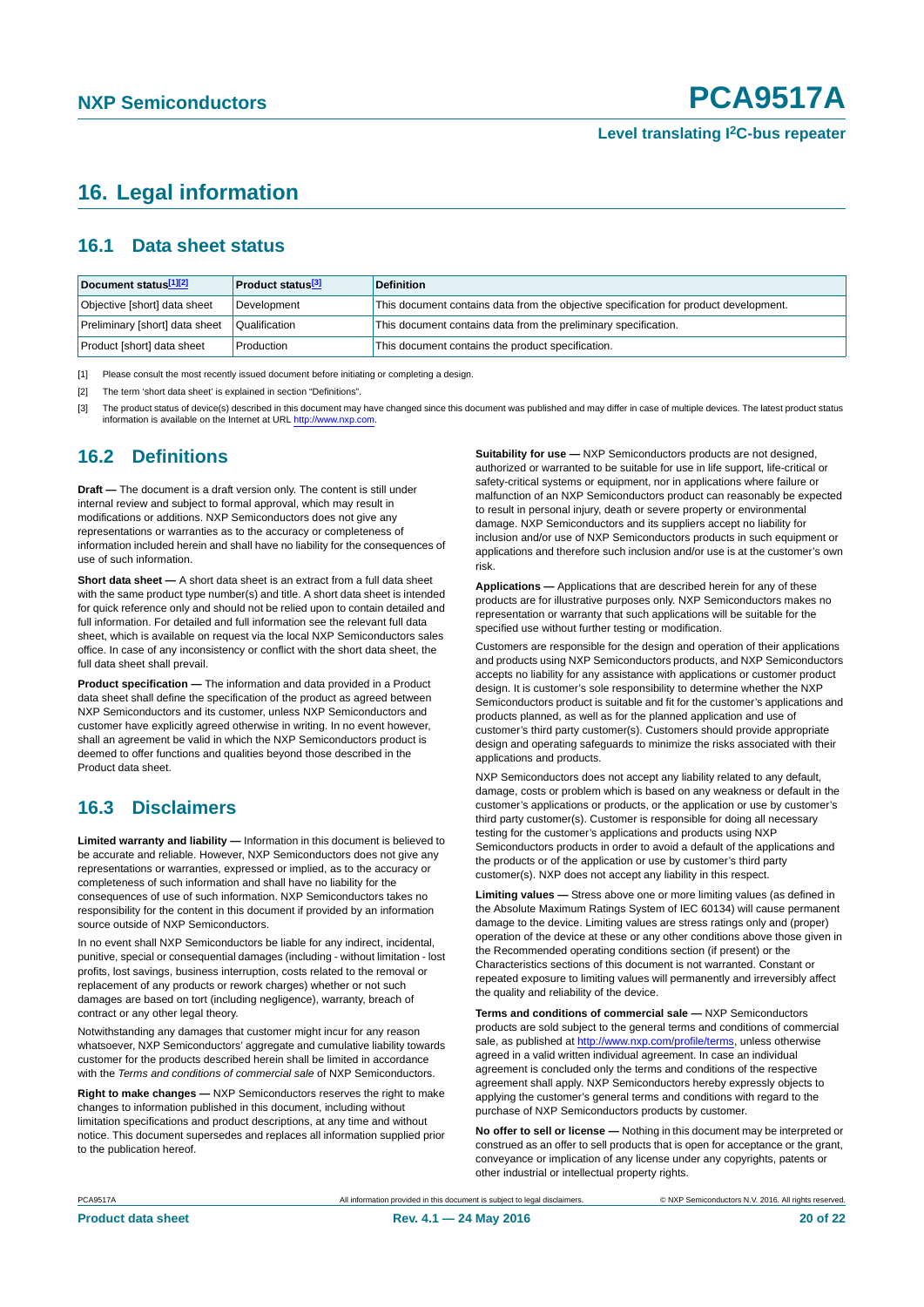#### **Level translating I2C-bus repeater**

**Export control —** This document as well as the item(s) described herein may be subject to export control regulations. Export might require a prior authorization from competent authorities.

**Non-automotive qualified products —** Unless this data sheet expressly states that this specific NXP Semiconductors product is automotive qualified, the product is not suitable for automotive use. It is neither qualified nor tested in accordance with automotive testing or application requirements. NXP Semiconductors accepts no liability for inclusion and/or use of non-automotive qualified products in automotive equipment or applications.

In the event that customer uses the product for design-in and use in automotive applications to automotive specifications and standards, customer (a) shall use the product without NXP Semiconductors' warranty of the product for such automotive applications, use and specifications, and (b) whenever customer uses the product for automotive applications beyond NXP Semiconductors' specifications such use shall be solely at customer's

own risk, and (c) customer fully indemnifies NXP Semiconductors for any liability, damages or failed product claims resulting from customer design and use of the product for automotive applications beyond NXP Semiconductors' standard warranty and NXP Semiconductors' product specifications.

**Translations —** A non-English (translated) version of a document is for reference only. The English version shall prevail in case of any discrepancy between the translated and English versions.

# <span id="page-20-0"></span>**16.4 Trademarks**

Notice: All referenced brands, product names, service names and trademarks are the property of their respective owners.

**I 2C-bus —** logo is a trademark of NXP B.V.

# <span id="page-20-1"></span>**17. Contact information**

For more information, please visit: **http://www.nxp.com**

For sales office addresses, please send an email to: **salesaddresses@nxp.com**